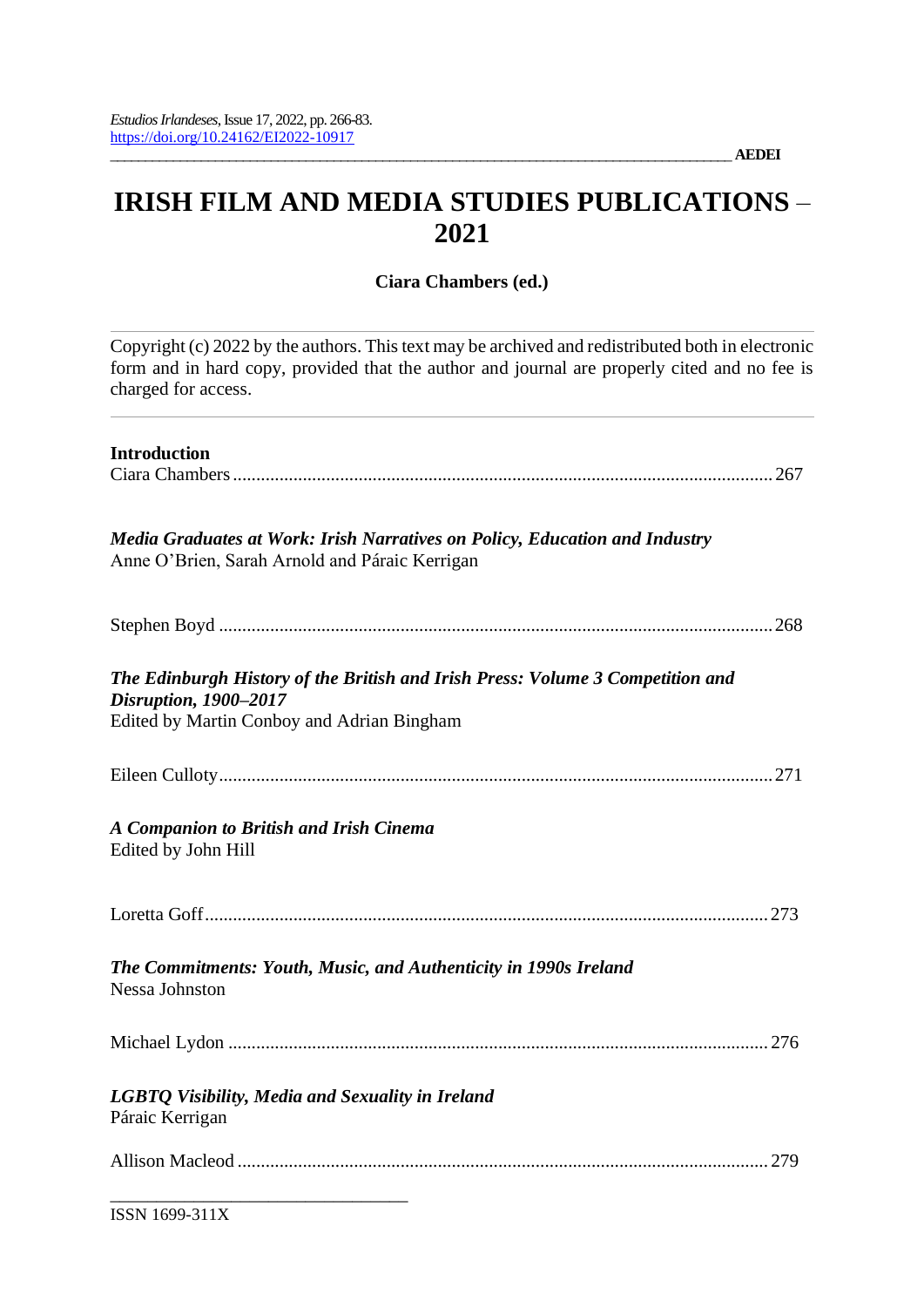#### **Introduction**

#### **Ciara Chambers**

The good news for those of us teaching film and media on university courses is that employers *do* value the skills developed through academic study. Research skills, critical thinking and an awareness of the historical and contemporary media sphere are to be celebrated it seems. The *problem* is that students may not realise this until they are well into employment and it is too late to return to campus and engage with their studies more enthusiastically. This was just one of the findings from the illuminating *Media Graduates at Work: Irish Narratives on Policy, Education and Industry* (Anne O'Brien, Sarah Arnold and Páraic Kerrigan) reviewed by Stephen Boyd. This review joins four others in this year's section. The hefty *Companion to British and Irish Cinema* should have been included last year, but due to my oversight, it is featured here instead. Its reviewer, Loretta Goff, notes that it is "a volume that is sure to be heavily engaged with by scholars for years to come" so hopefully its esteemed editor and contributors will forgive its late appearance in these pages!

Páraic Kerrigan's *LGBTQ Visibility, Media and Sexuality in Ireland*, reviewed by Allison Macleod, explores the challenges faced by the growing LGBTQ community in Ireland to "claim space in the public sphere" from 1974-2007. The book explores activism, the interconnection of national identities and globalisation and, crucially, considers the previously underscrutinised medium of television. Michael Lydon reviews *The Commitments: Youth, Music and Authenticity in 1990s Ireland*. Nessa Johnston's monograph explains the enduring fascination with Alan Parker's classic film and contextualises its broader cultural significance in Ireland and beyond. It offers a significant intervention into the field of Irish film by examining *The Commitments* as an "event" that marked the transformation of a country awakening from an insular and repressive past.

Eileen Culloty's review of the third volume of *The Edinburgh History of the British and Irish Press* (edited by Martin Convoy and Adrian Bingham) extends this section's focus on screen production to consider the press's integral status as central to public media consumption. Print journalism (from hard news to magazine articles) has increasingly converged with other sources of audiovisual "infotainment". This evolution is directly linked to the ways in which big-tech conglomerates now shape our view of the world across many platforms. The collection, which explores news production in Britain and Ireland from 1900-2017, focuses on text, image and context, raising issues of gender, ethnicity, suffrage, identity and propaganda.

The books included here testify to a vibrant and diverse culture in Irish film and media. The research landscape for 2022 is promising amidst a flurry of commemorative activity as the decade of centenaries enters the final stretch. There are several local events with a direct or indirect focus on Irish film and media that may, in time, produce published proceedings[:](https://ifi.ie/2021/10/capturing-conflict/) Capturing Conflict – [The Irish War of Independence and](https://ifi.ie/2021/10/capturing-conflict/) Civil War on Film at the Irish Film Institute; the annual [Irish Screen Studies Seminar](http://irishscreenstudies.ie/2022-iss-seminar-at-dundalk-institute-of-technology/) at Dundalk Institute of Technology and the [Irish Civil War National Conference](https://www.ucc.ie/en/theirishrevolution/ucc-civil-war-cenetenary-programme/civil-war-conference-june-2022/) at University College Cork. As we finally return to inperson events and a more traditional sharing of research ideas, it is hoped that robust discussions on the place of media representation at the heart of Irish culture over the past hundred years will continue to develop.

While archives have been badly affected by the pandemic, they too are opening up again, and many researchers are returning to abandoned projects. It is heartening that Irish film and television heritage is now easier to view than before through a number of pioneering digitisation initiatives. The [IFI archive player,](https://ifiarchiveplayer.ie/) available to view across the world, is a rich repository of short, feature and information films, television, newsreels, advertisements, animation and amateur cinema. The [Irish Independence Film Collection](https://ifiarchiveplayer.ie/independencefilms/) in particular, has added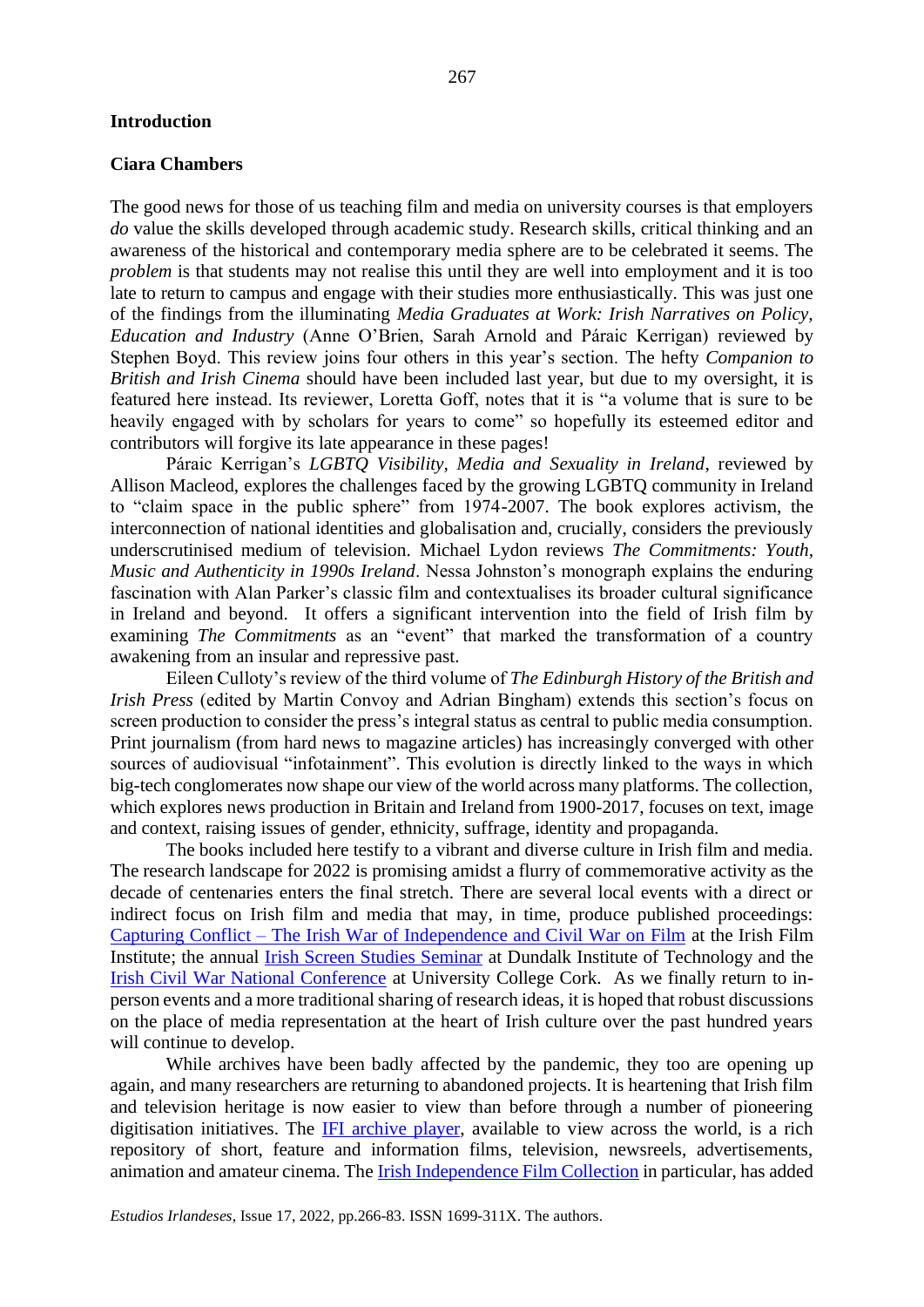a significant dimension to academic and public discourse on the Irish revolutionary period. Northern Ireland Screen continues to develop its **Digital Film Archive** with a current initiative funded by the Broadcasting Authority of Ireland and the Northern Ireland Department of Communities seeing a range of programming from the archives of Ulster Television appearing online; much of this material has not been seen by the general public since it was originally broadcast.

Northern Ireland Screen and Screen Ireland both issued impressive reports this year charting their recent achievements and plans for the future. [NI Screen's "Adding Value Vol. 3"](https://issuu.com/northernirelandscreen/docs/ni_screen_value_report_2021_sgls) and Screen Ireland's ["Building For a Creative Future 2024"](https://www.screenireland.ie/strategy) showcase prestigious work In storytelling for local and global audiences, as well as demonstrating the cultural and educational value of activity in the growing screen sector. As this sector continues to thrive north and south, it offers us a wealth of new material to research, teach, and write about.

**Ciara Chambers** is Head of the Department of Film and Screen Media, University College Cork, a council member of the International Association of Media and History, and co-PI of the AHRC/IRC-funde[d Make Film History,](https://www.archivesforeducation.com/makefilmhistory) in partnership with Kingston University, BBC Archive Editorial, The Irish Film Institute, The British Film Institute and Northern Ireland Screen.

[Ciara.chambers@ucc.ie](mailto:Ciara.chambers@ucc.ie)

**<https://orcid.org/0000-0003-2003-100X>** 

*Media Graduates at Work: Irish Narratives on Policy, Education and Industry*  Anne O'Brien, Sarah Arnold and Páraic Kerrigan London: Palgrave MacMillan,  $2021$ ,  $xi + 114$  pp. ISBN: 978-3-030-66032-1

**Reviewer**: Stephen Boyd (Institute of Art, Design and Technology, Dun Laoghaire)

This short monograph is an essential read for all Irish  $3<sup>rd</sup>$  level educators in the fields of film studies, media studies, communications, and new media. A tacit problem in film and media education in Ireland over the last thirty years has been a perceived disconnect between national policy, 3rd level media education, and a direct path to employment in film or media industries. *Media Graduates at Work: Irish Narratives on Policy, Education and Industry,* written by Anne O'Brien, Sarah Arnold and Páraic Kerrigan, is a timely and illuminating book which critically contemplates this problem for the first time in a major Irish academic study, building on recent work by O'Brien and Kerrigan themselves (2020) and complimenting recent work by John O'Hagan, Denis Murphy, and Ruth Barton (2020).

Published as part of a new series from Palgrave which analyses "creative working lives" in the creative and cultural sectors, *Media Graduates at Work* exposes difficult home truths regarding State policy in Ireland and its relationship with media education, the jobs market, and the neo-liberal skills-focused economy. The aims of the authors are to "systematically examine various factors that shape media work which include the State and its policies, industrial and organizational practices and cultures of media education" (1). The central thesis examines "the extent to which there is an interrelation between policies, industry norms and educational practice for the worker" (2) whilst noting the "tensions between educators and industry, the ambivalence that media graduates have about media education, and the sometimes poor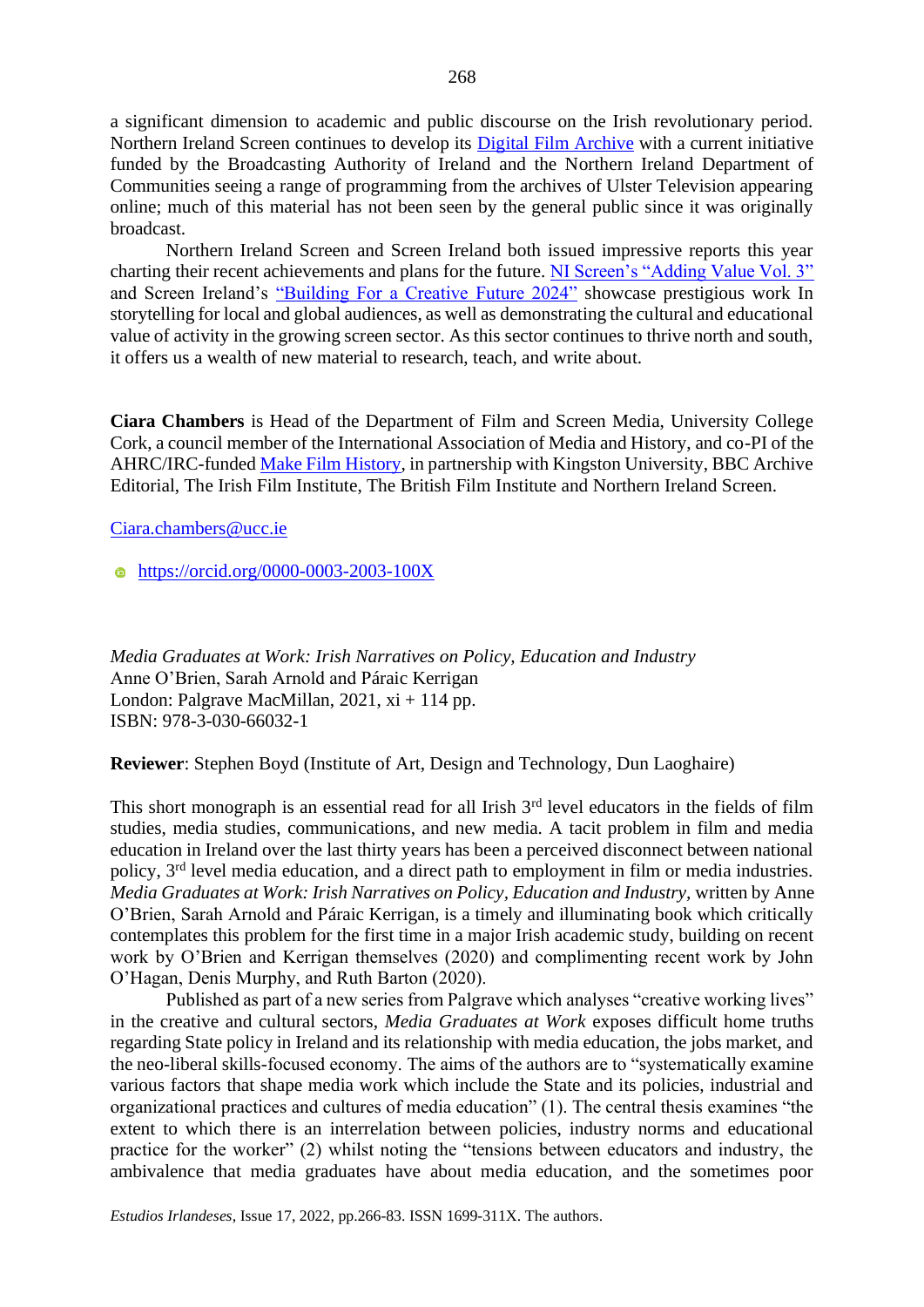alignment between each" (*ibid*). The book is structured across six short chapters, including a brief introduction and conclusion (which considers the already precarious nature of media employment in the light of the Covid-19 pandemic). The authors' methodology is based on data acquired through interviews with graduates, employers, and educators, alongside a discourse analysis of Irish state policy. The text provides well researched explorations of four key issues: an analysis of policy; an outline of the perspectives of media educators; the viewpoints of employers, and finally an overview of the outlook of recently graduated students.

Chapter two analyses Irish State policy relating to the creative industries and examines the consequences of the "education for industry" discourse and the "human capital" narrative of skills development that has emerged in Irish education over the last twenty years. This analysis is predicated by the central claim that "Irish audiovisual policy essentially disregards the reality of media work and fails to understand the function of the higher education sector" (10). The chapter analyses Irish audiovisual policy since the 1990s and the *Culture 2025* framework as case studies and attempts to understand how they have shaped education, training and media work. The authors argue that at the level of policy creation a narrative of inadequacy has developed surrounding Irish audiovisual education and they note that this perception has caused misalignments in policy which display little concern for sustainable media employment or the promotion of what they describe as "good work". In a damning verdict the authors state that "Irish audiovisual policy misrepresents the precarious nature of media work, fails to engage effectively with the higher education sector and simultaneously charges educators and workers with failing to meet the needs of industry" (8).

The authors highlight an influential 1995 finding by STATCOM (a statutory committee tasked with reporting on the audiovisual industry in Ireland) which stated that academically orientated education was of little value if it didn't meet the needs of industry (14). This report failed to see non-market private and social benefits of a liberal academic education and it stated that "conceptual thinking about film and television had no relation to the practice of film and television" (*ibid*). This problem now overshadows wider media education in Ireland, but also contradicts the evidence of potential employers, as the authors note in later chapters. The consequences of the shift of focus in media education towards skills-based learning has meant that "policy […] focuses on industry and not on worker precarity and vulnerability", or indeed a commitment to lifelong learning (25).

The book next turns the spotlight on those who work in media education. Chapter three assesses the value of media education and its relationship to industry from the perspective of educators. This took the form of 23 interviews with educators from across the Irish  $3<sup>rd</sup>$  level sector, including Universities, Institutes of Technology, and Colleges of Further Education. The interviews show that many educators regard media education as fulfilling a broader role in the lives of students rather than simply as preparation for employment (although the authors do note considerable variation in response, from those who felt that media education should challenge social and political hierarchies to others who did regard employability as the goal). Educators felt that the development of critical thinking skills were as important as subject specific knowledge and this highlights the contested relationship between media education and media work; regarded by some as not academic enough and by others as not vocational enough. Some educators were frustrated with a lack of budget or infrastructure which would allow them to develop the goals of policy makers, and whilst some were happy for industry involvement, others were sceptical of the importance of industrial participation in education. It was also clear that there has been an erosion in the liberal education model of media studies, which is often not in the best interests of graduates, or indeed desirable for employers.

Some of the most interesting findings arise when the authors assess how media industries view graduates of media education. This research consists of 13 interviews with representatives of companies of varying size which were "selected for their salient position in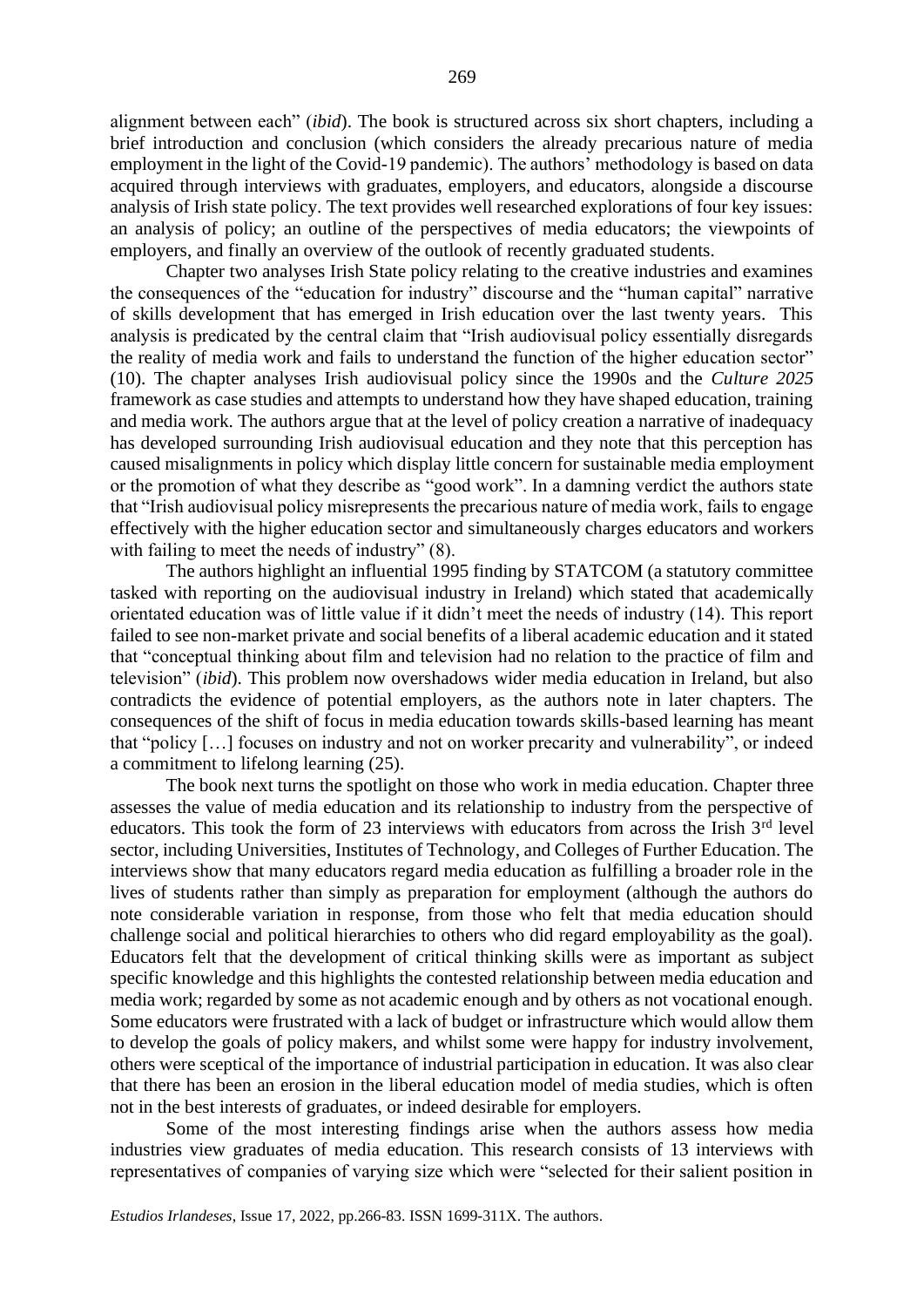creative industries, that is, broadcasting, film, digital production or communications more broadly" (57). It was found that employers did see media graduates as possessing "workrelevant" skills and many underscored a commitment to recruiting media graduates with a 2.1 degree (still regarded as a basic entry requirement for work in creative industries). Storytelling and research skills (beyond the capacity of a google search) were regarded as core competencies and two of the most important skills that industry saw as relevant in a media education. Also regarded as relevant were "analytical skills" and a "broad sociological perspective on digital practice and its histories" (the authors point to a possible deficit on the part of universities to similarly regard these critical and analytical elements as key skills). In addition, a broad suite of technical skills were highlighted to fit a range of media industries such as radio, television, film, PR, and digital production. Significantly, the authors found that employers *did* value the skills acquired by graduates, which was a finding at odds with audiovisual policy documents. Some findings were beyond the control of educators: employers highly valued "taking initiative" which they did not regard as something that could be taught in college. It was also found that university qualifications still meant starting at the bottom within industry, but it is noteworthy that employers regarded internships as a path to potential employment. Internships were valued as a means for students to acquire industry-based training. Of great importance is the finding that the optimum outcome for employers was a balancing of the liberal education model with skills based industrial knowledge.

The final chapter focuses on the experiences of 20 recent media graduates and their attempts to negotiate careers in media characterised by "precariousness and uncertainty, where graduate trajectories are highly contingent and continually negotiated" (77). One of the problems for Irish media graduates is that they enter into an industry in which educational attainment is not necessarily valued in creative work and where practical experience often shapes entry routes (81). Some key points emerged, for example the gap between education and the actual transition to media work, and the fact that some felt short-changed by their degrees. Students also had to adapt their expectations of media work and quickly realised that portfolio work would facilitate them in gaining professional experience, and that career pathways could be further enhanced by support from industry for further training initiatives.

If a criticism could be made of the study it is that very little information and detail regarding the interviews and the questions put to participants is provided to the reader. As such, the authors could be accused of the subjective interpretation of data rather than a reliance on completely objective findings. This is however a minor point. O'Brien, Arnold and Kerrigan's book is an excellent analysis of one of the biggest "elephants in the room" for Irish media educators; the disconnect between media education and pathways to employment. Their study is of critical importance given that there are now over 200 media education programmes of varying levels in Ireland catering for only 7000 jobs (12). The authors conclude by emphasising that there is a current "mismatch between the stated priorities of national policy, educators, employers and students" (103). The mismatch begins with Irish audiovisual policy, which provides 3rd level institutions with conflicting recommendations of skills shortages without any clear articulation of what skills are required, or for which roles. The book actually underlines the importance of industry-based skills, but a key takeaway for both educators and policy makers is the essential role that critical thinking and research skills play in media employment. The aforementioned disconnect between policy, education and employment is reflected in the paradoxical situation highlighted by research in this book wherein employers valued the very skills that graduates and policy makers did not consider valuable. These are not unsolvable problems, and the authors note that a more coherent synthesis between education, policy and industry could be reached if all the actors involved were allowed to communicate to a greater extent (107). *Media Graduates at Work: Irish Narratives on Policy, Education and Industry is* a measured, informed and contemporarily relevant book which should be regarded as a future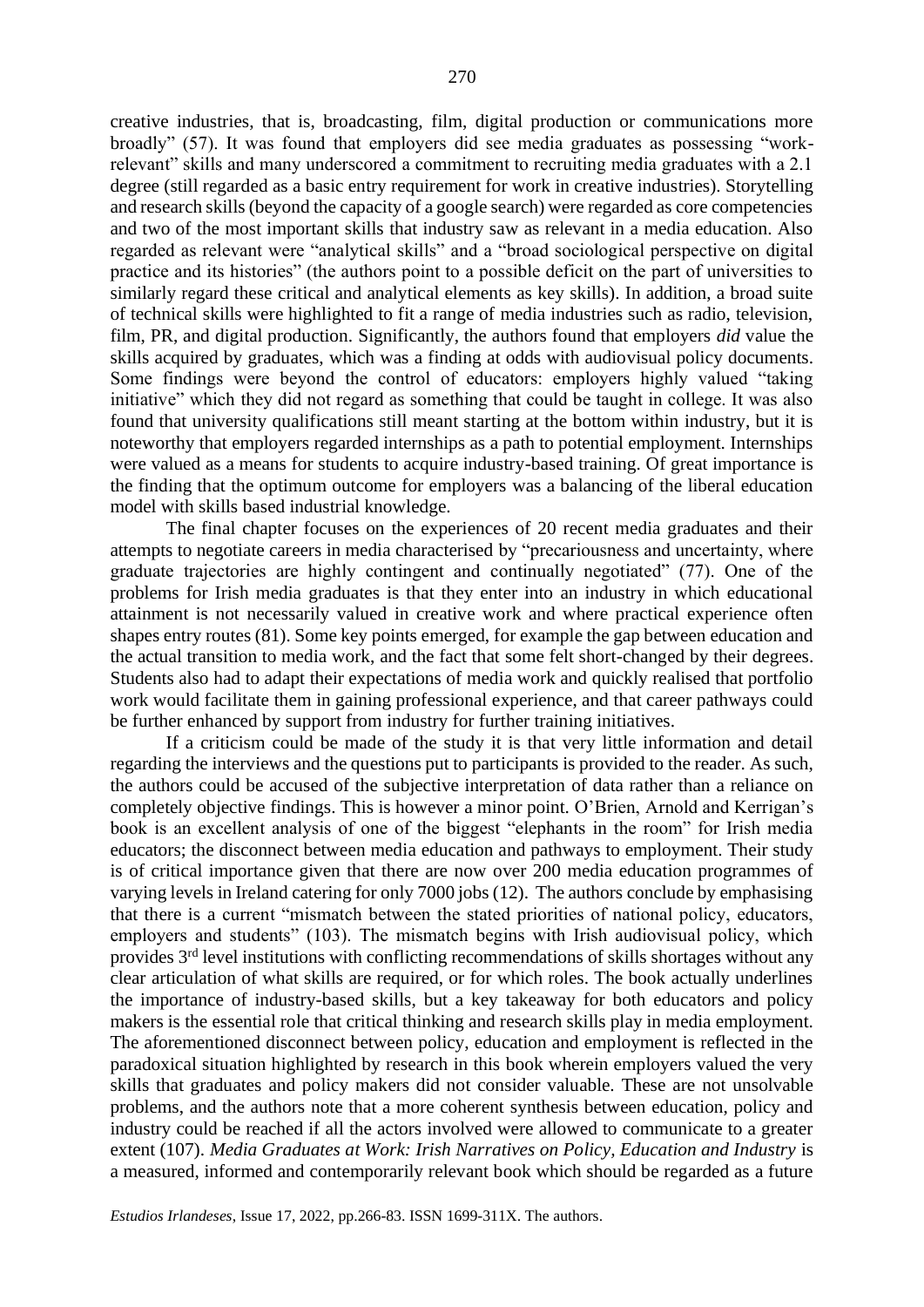starting point in any continued engagement between academia, policy creation, and media industries.

# **Works Cited**

- O'Brien, Anne and Páraic Kerrigan (2020). "Work Story: New Entrants Narrations of Their Aspirations and Experiences of Media Production Work". *Pathways into Creative Working Lives*, edited by Stephanie Taylor and Susan Luckman. Basingstoke: Palgrave. 49-66.
- O'Hagan, John, Denis Murphy and Ruth Barton (2020). "Do State Funding, Geographic Location, and Networks Matter?" *Cultural Trends* 29 (2): 77-95.

**Stephen Boyd** lectures in Film and Screen Media at the Institute of Art, Design and Technology in Dun Laoghaire, County Dublin. He is also a PhD researcher at Trinity College Dublin.

[Stephen.boyd@iadt.ie](mailto:Stephen.boyd@iadt.ie)

*The Edinburgh History of the British and Irish Press: Volume 3 Competition and Disruption, 1900–2017* Edited by Martin Conboy and Adrian Bingham Edinburgh: Edinburgh University Press, 2020, 784 pp. ISBN: 9781474424929

**Reviewer:** Eileen Culloty (Dublin City University)

*The Edinburgh History of the British and Irish Press* is an ambitious three-volume history covering a period from 1650 to the present day. Edited by Martin Conboy and Adrian Bingham, volume 3 examines a "long twentieth century" (xxvii) between 1900 and 2017. Across 33 chapters, the book covers a wide range of topics from the evolution of news production technologies to the characteristics of different genres and presses such as literary journalism and the LGBTQ press. With justification, Martin Conboy notes that the 43 contributing authors have provided "a more comprehensive review than has ever been compiled before in one volume" (662). From an Irish studies perspective, there are many interesting insights into the history and challenges of Irish journalism.

However, the volume is often frustrating. Individual contributions are engaging and relevant, but they collectively suffer from a lack of conceptual clarity and editorial curation. There is an overall failure to grapple with the geographic scope of the title and the complex identities it entails. In the preface, the editors state that contributors were asked to be "expansive in their coverage" (xxvii), but only 12 of the 33 chapters attempt to engage a history that includes both Britain and Ireland. Strangely, given his role as co-editor, Adrian Bingham's introduction has a singular focus on the "British press" and its relationship to "British politics, culture and public life" (4). Yet, the period in question is one in which Ireland became independent; devolved governments emerged in Wales, Scotland, and Northern Ireland; and the movement for Scottish independence has grown.

The editorial inattention to regional identity is exemplified by lack of precision in chapter titles and the selection of opening chapters to contextualise "the central features of the environment". Too many of these chapters are restricted to a narrow focus on England or the UK. For example, Tom O'Malley's chapter on "readership and readers" is specifically about "newspapers and their readers in the UK" (83) while Julian Petley's chapter on "regulation" is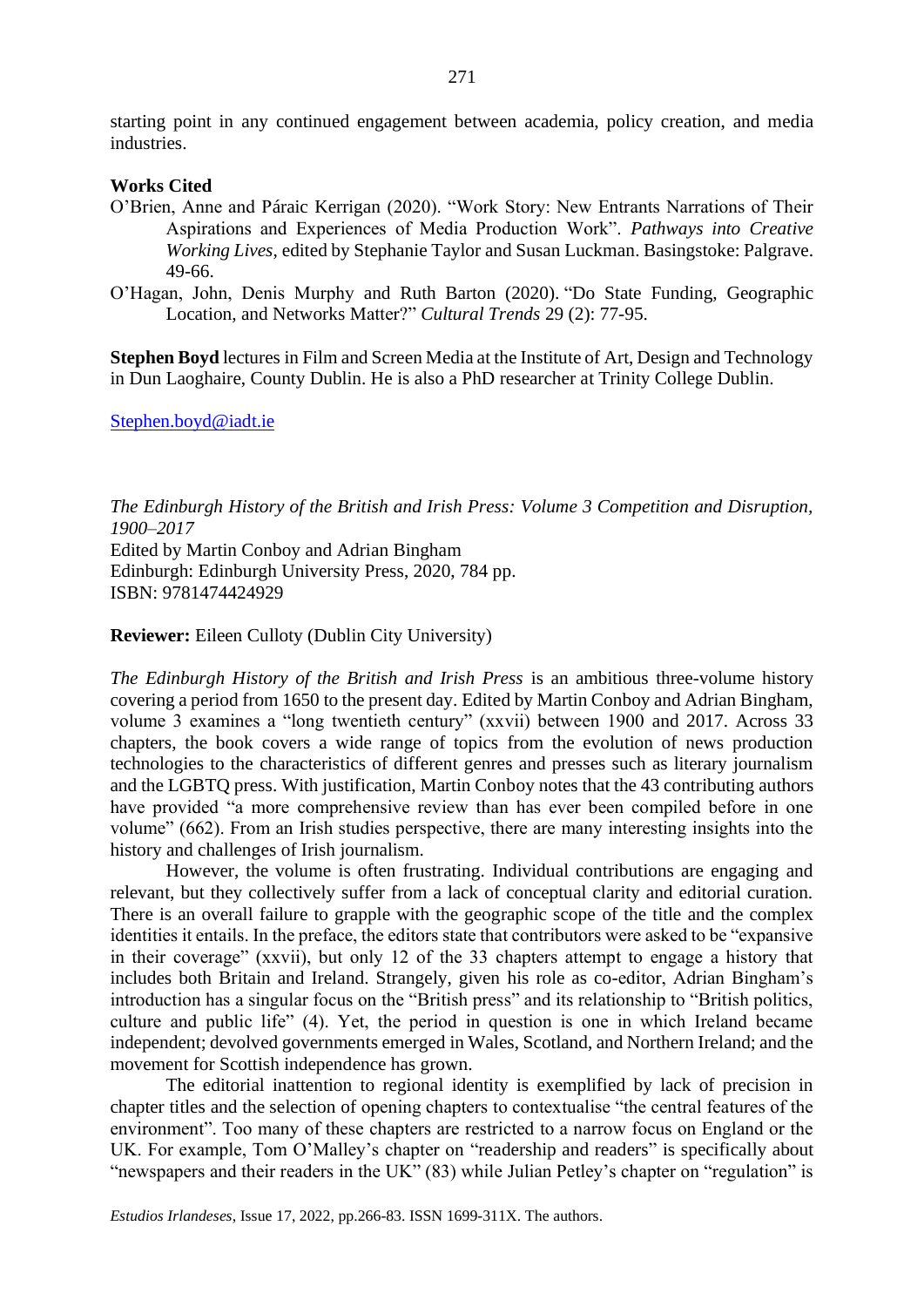exclusively about England and Wales. Readers seeking to understand the devolution of press regulation in Scotland and the history of Ireland's draconian libel and defamation laws will have to look elsewhere.

Across the remaining thematic chapters, it is hard to understand why the editors did not use cross-referencing to highlight overlaps and broader geographic coverage. For example, Maggie Andrews and Fan Carter's chapter on "women's magazines" concerns "women's political, economic and cultural position in British society" (299). In contrast, Kaitlynn Mendes and Jilly Boyce Kay's chapter on "feminism and the feminist press" focuses on both Britain and Ireland in order to "challenge what has been identified as a highly London-centric approach to the history of the women's suffrage movement" (468). In this and other cases, the lack of cross-referencing is a missed opportunity to acknowledge the regional scope of the contributions.

Notably, numerous contributors highlight the need to counterbalance histories that have, as Robert Campbell observes, neglected "the nations and regions of the British Isles" due to "the perceived hegemony of London's newspaper business" (69). Similarly, Simon Gwyn Roberts argues that the Welsh press has been neglected by media historians while the fragmentation of Welsh identity "is often not fully appreciated outside the nation" (316). The tricky issue of identity is also explored in Nora Moroney and Stephen O'Neill's chapter on the Belfast press. Elsewhere, many contributors invoke Benedict Anderson's (1983) seminal thesis about the role of national print media in the formation of nation states. However, Simon J. Potter critiques Anderson's concept of an imagined community as "a radical simplification" if "useful shorthand" (434). It is regrettable that the editors did not pay more attention to the identity issues raised by their contributors or order the chapters in a way that highlights the historical contexts of the regions under consideration. Mark O'Brien's chapter on the metropolitan press highlights "the intricate web of connections within the press industry linking Ireland, England, Scotland and Wales" (626) including individual editors and "newspaper markets that operated on and between both islands" (627). This geographic contextualisation is left until the penultimate chapter.

The above criticisms do not imply that the volume lacks interest for scholars of Irish studies. In contrast to Scotland, Ireland is well served. Aside from specific chapters about Ireland, some contributors embraced the geographic scope of the volume's title. Jonathan Hardy's engaging chapter on economics successfully combines an analysis of Britain and Ireland by highlighting commonalities and differences between the two regions including the unique dynamics of an Irish market structured around the "religious affiliations of owners, readers and advertisers" (37). Olive Vassell's chapter on the black British and Irish press notably includes an Irish case study even though Ireland generally lacked "a critical mass of individuals and black scholars advocating for having a voice" (408). In the process, Vassell astutely comments on the class distinctions evident in Irish-African publications, which contrast with "the asylum seeker and immigrant narrative so popular in white Irish society" (409).

Mark Hampton's chapter on transatlantic exchanges charts the "shared cultural ideas and institutional practice" (164) that informed journalism on both sides of the Atlantic. He notes that Ireland has been "a significant contributor to the "Anglo-American' model of journalism" (155) given its relationship with Britain and history of emigration to the US. The chapter includes a case study of Niall O'Dowd, the Irish-born journalist who founded *Irish America* and *The Irish Voice*. Other chapters discuss news agency coverage of the Troubles; the merger of *An Phoblacht* and *Republican News* into *AP/RN*; news photography and Irish independence; and the reading cultures of literary and review journalism.

Perhaps one of the more intriguing chapters from an Irish studies perspective is Regina Uí Chollatáin's contribution on Irish language media. Contrary to the impression of animosity between Irish and English language media, she argues that "the English-language press [was]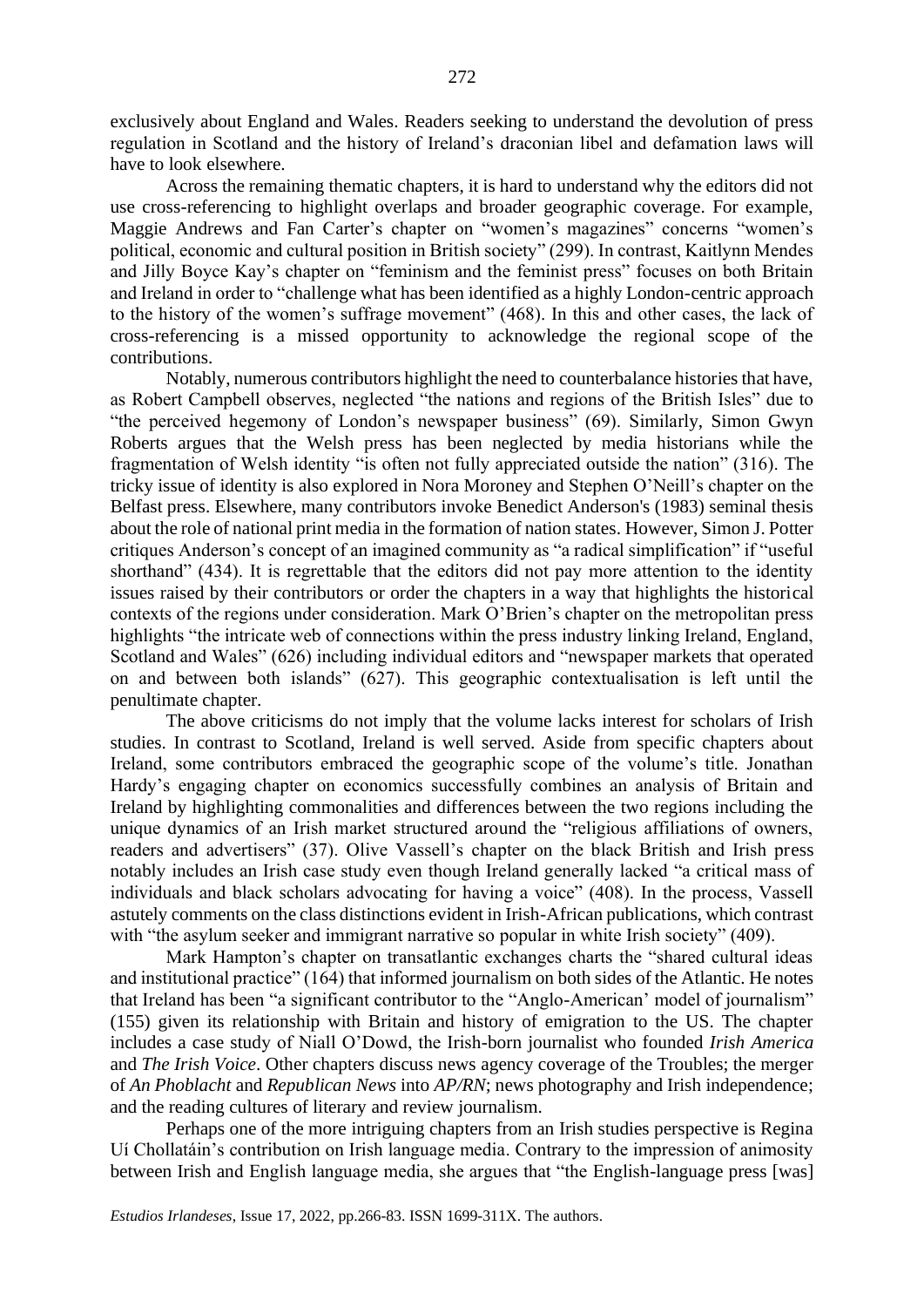a valuable ally" (334) to Irish-language writers through Gaelic columns and the serialisation of short stories. Uí Chollatáin puts emphasis on transnational exchanges by migrant writers and, citing Máire Ní Chinnéide, the role of Irish print journalism "as a medium for 'expansion of thought'" and "those important 'conversations'" (351) at the core of a public sphere. Nevertheless, she points to the marginal role of Irish-language print media in contrast to Irishlanguage broadcasting, which has "moved to the centre of the broader Irish mediascape" (336). The chapter makes an interesting companion to Robert Dunbar's analysis of the Scottishlanguage press.

There is much to value in the individual contributions to *The Edinburgh History of the British and Irish Press* including the chapters that investigate the media history of regions beyond Ireland. Unfortunately, readers may have to do the hard work of piecing together different histories and themes across the chapters.

### **Works cited**

Anderson, B. (1983). *Imagined Communities: Reflections on The Origin and Spread of Nationalism*. London: Verso Books.

**Eileen Culloty** is an assistant professor in the Dublin City University (DCU) School of Communications and deputy director of the DCU Institute for Media, Democracy, and Society.

[Eileen.culloty@dcu.ie](mailto:Eileen.culloty@dcu.ie)

*A Companion to British and Irish Cinema* Edited by John Hill Hoboken, NJ: Wiley-Blackwell, 2019. 608 pp. ISBN: 978-1-118-47751-9

**Reviewer:** Loretta Goff (University College Cork, Ireland)

In the introduction to *A Companion to British and Irish Cinema*, John Hill notes the "upsurge in critical and historical writing" on both cinemas in the last few decades and goes on to situate this companion as one to the studies and interpretations of these cinemas rather than the cinemas themselves (2019: 1-2). As such, the companion, with contributions from leading scholars of British and Irish cinemas, links to larger theoretical debates across cinema studies, in particular regarding national cinemas and transnational influences, while also remaining specific to British and Irish contexts. The focus on metacritically engaging with analyses of these cinemas, examining how these have developed across a range of circumstances and frameworks, is evident across the contributions to this companion, and make it an ideal one for scholars of these disciplines, offering key critical perspectives and charting the development of the field for its readers.

The companion is organised into five parts that bring the reader through the histories of both cinemas to contemporary reconsiderations. Appropriately, a range of methodological approaches are employed – from historical to empirical, aesthetic, theoretical, and sociocultural – both evidencing and interrogating the breadth of perspective and critique encapsulated in the study of British and Irish cinemas over the years. It is important at this point to note the distinction between these two cinemas. While the pairing of the two could be simplified as the result of geographical proximity and positioning as the primary English-language cinemas outside of North America, it is much more nuanced, and this companion captures that. The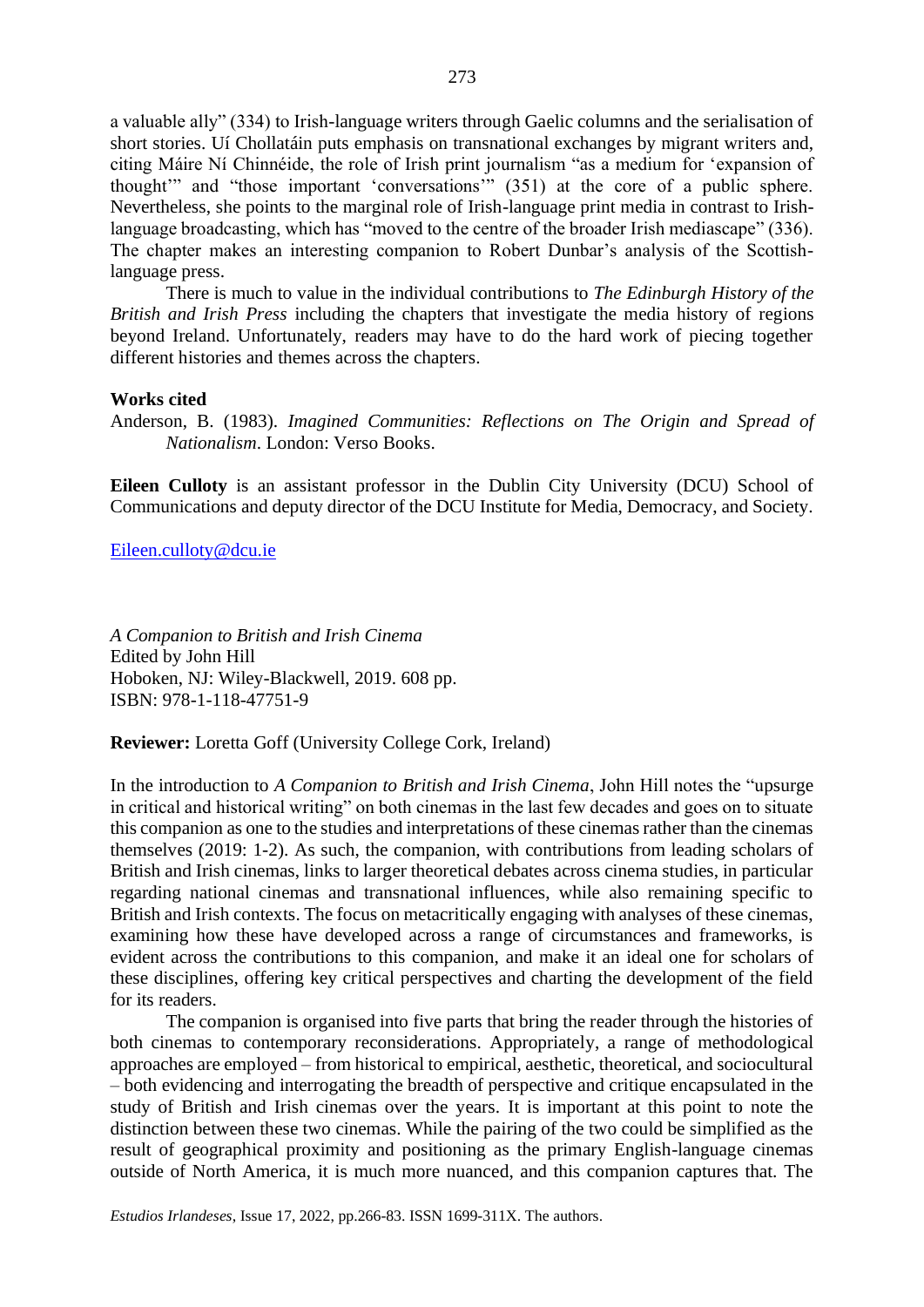distinct contexts and qualities of each cinema are given proper attention, along with consideration of the English, Scottish, and Welsh film under the umbrella of British cinema, and the complicated colonial history of England and Ireland which has inevitably influenced the Irish film industry in particular, as elucidated in Kevin Rockett's contribution to the first part of this companion.

Part one of the companion, "Histories: Issues and Debates" brings the reader from silent cinema to the 1990s and sets up the pairing of British and Irish cinemas, usefully further illuminating one another in comparison. Jon Burrows comprehensively engages, from a contemporary perspective, with film scholarship on British silent film in pre- and post-war contexts which he organises across three periods (1894–1906, 1907–1918, and 1918–1929), noting both underdeveloped areas for future enquiry and methodologies and issues forming paradigms of study. Meanwhile, Kevin Rockett's contribution on Irish cinema covering the 1890s to the 1930s is framed against Ireland's anti-colonial struggle, in direct contrast to Britain, necessitating a differentiation of methodological approach. Further distinctions between the two cinemas are reflected in that British cinema is covered through the 1930s, the Second World War, and the 1950s and 1960s with new historical work by Lawrence Napper, James Chapman, and Melanie Williams respectively, who reflect on earlier scholarship through new lenses to deftly re-examine early audience engagement, "Golden Age" wartime cinema and the formation of a national canon, and the periodisation of post-war cinema (here newly tracked through school-set films). In contrast, there is the gap in the coverage of Irish cinema from the 1930s to the 1970s and 1980s, the notable "First Wave" of indigenous filmmaking. Maeve Connolly offers a new approach to these well-trodden decades, arguing that the legacy of the often political and experimental First Wave lies heavily in the development of exhibition practices intersecting with contemporary art, placing value on collective viewing and social architecture. Rounding out the first part, Geoff Eley weaves together the disciplines of history and film to provide a robust argument for film *producing* history in addition to being situated historically.

Part two, "Debating Film Texts", offers a range of critical approaches to this debate, including literary adaptation, genre, authorship, stardom, music, international screen culture, and accented cinema. A thread of nationhood continues to weave throughout this part, along with the companion as a whole, again further teased out through the pairing of British and Irish cinemas. Christine Geraghty argues against restrictive considerations of adaptation entwined in the British national cinema's reputation of literariness associated with the classics, instead calling for an expansion of this analysis allowing "adaptations to generate more open connections" for "creative comparisons" across media (2019: 155). Peter Hutchings goes on to interrogate the Britishness and genericity of British national cinema, illustrating ongoing negotiations between the national and international. Sheldon Hall and Jim Leach, in their respective pieces on authorship and stardom, caution against an over-reliance on national context dulling aesthetic analysis and falling into pitfalls of national myths that do not capture the diversity of the nation. K. J. Donnelly charts the trajectory of British and Irish film music alongside national musical traditions in classical and folk music giving way to pop, making a case for a heritage of film music in its own right. Rounding out this part, Martin McLoone and Luke Gibbons consider Irish cinema's positioning national and internationally. McLoone examines the role of funding in the development of the Irish (North and South) film industry, both inviting larger-scale projects from abroad and trying to foster an indigenous industry often influenced by a desire to combat dominant outside perspectives of Ireland, largely from Britain and Hollywood. This makes it difficult to pinpoint and define an Irish national cinema, but offers "a perfect example of the local in the global" and the binaries existing within this (2019: 257). Continuing in this line Gibbons uses Naficy's "accented cinema" to question specificity and locatedness of Irish cinema primarily using the landscape as a mode of enunciation to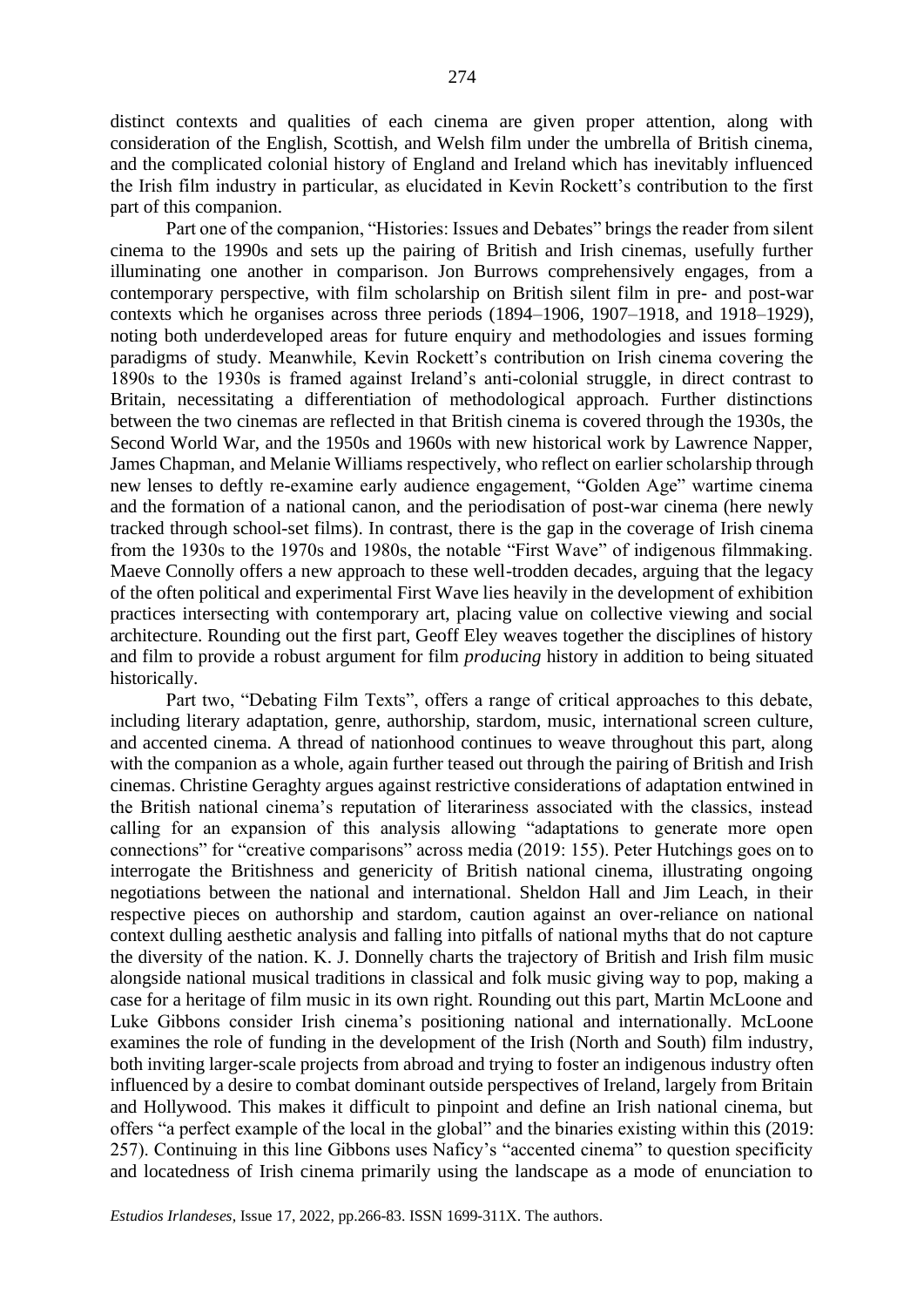demonstrate that while we may articulate within Irish film what we know, local or global, multiple articulations exist, grasped in different ways by different audiences.

Part three continues the debate with a focus on "Film Contexts", particularly in relation to industry, policy, technology, and television. While each of the contributors to this part – Duncan Petrie, Sarah Street, Roderick Flynn, and David Rolinson – focus primarily the scholarship of one or two of these topics, crossover between these elements in the formation and development of the industry nicely link their contributions which inevitably also bear comparisons to the American industry. Striking contrast between British and Irish cinemas, are once again made particularly evident in this part of the companion as highlighted through Flynn's political economy approach to the Irish film industry which reveals not only its much later development but also the heavy transnational influences and dependencies it faces at a production level. In addition to ongoing questions regarding national considerations, the continued use of the term "film" is questioned in this part, as new technologies and media reshape the industry (Petrie 2019: 294) – something which could perhaps be expanded upon to further consider the implications of ongoing debates about film industries and studies (British, Irish, and beyond) that are tending to expand towards the use of the term "screen" to incorporate additional mediums such as video games and online media.

Part four brings the reader's attention to "Representation and Identity", with contributors Niall Richardson, Paul Newland, Debbie Ging, Conn Holohan, Paul Dave, and Sarita Malik tackling broader debates around gender, sexuality, space and place, class, race, and ethnicity through specific lenses. In considering any criticism of this section, I would direct it towards what feels like a slight imbalance and specific lack rather than at any of the chapters, which are of a high quality and tie in nicely to the threads running throughout the companion. Four contributions focus on British cinema and only two on Irish, which do not include a focus on race, ethnicity, or class in Irish cinema, all of which are growing, and perhaps previously underrepresented, areas of scholarship that could have been richly explored and usefully framed in this companion. This is not to say that Ging or Holohan are missing this from their chapters, which offer comprehensive discussion of Irish feminisms, masculinities, sexuality, postcolonial positioning, and framing of the rural and urban, but that the inclusion of another chapter, or chapters, engaging with the representation of Travellers, class divides, and/or methods of representing race amidst Ireland's increasingly diverse population would have offered a fuller picture of contemporary representation in Irish film. All of these subjects have been covered in Irish films and scholarship, particularly over the last decade, and offer an important area for continued critical engagement. Malik ably demonstrates the need for this with her well-rounded analysis of representations of race and ethnicity in British cinema wherein she notes that "cinema continues as a significant cultural space through which critical race debates around authorship agency, representation, and genre usefully converge" (2019: 457), ultimately calling an approach that brings film and critical race studies together in what might be termed "Critical Race Film theory" (2019: 458).

Concluding the companion, part five, "Redefining 'British' and 'Irish' Cinema" returns our primary focus towards questioning the national. Importantly, Scottish, Welsh, and English cinemas are distinguished here, capturing the nuances of each both historically and in the contemporary context of Brexit. Julian Petley's chapter is well-positioned at the beginning of this part as he usefully interrogates the positioning of England within Great Britain, outlining the frequent obfuscation of "English" with "British" and situating more recent conceptualisations of Englishness as linked to a growing nationalism. Following on from this, Jonathan Murray and Daryl Perrins flesh out distinctions in Scottish and Welsh cinema respectively through the lenses of film criticism and defining national cinema in a nation with two languages – an area that might similarly be explored regarding Irish-language cinema. Transnational considerations of Irish and British cinema by Ruth Barton and James F. English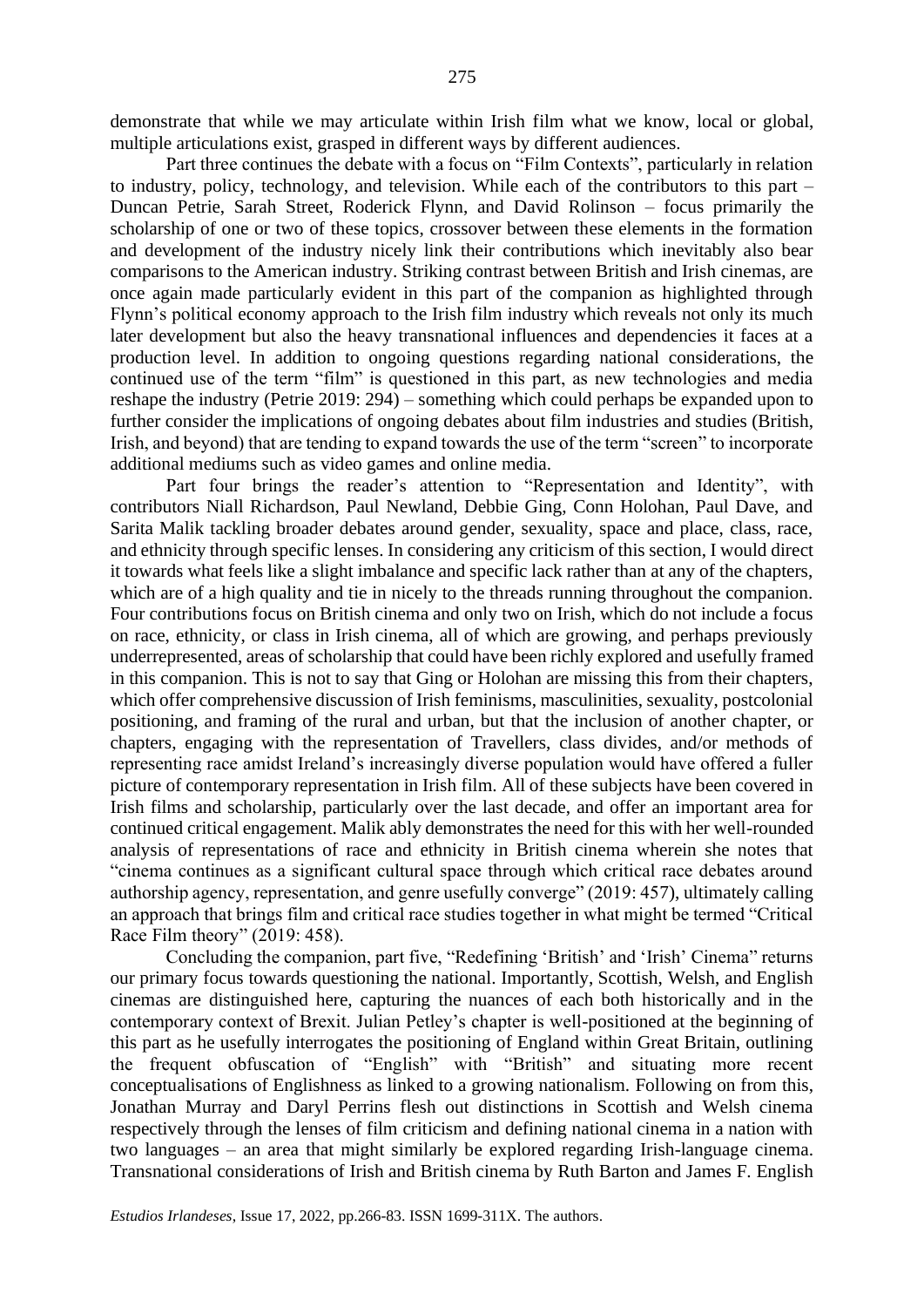draw this companion to a close, reminding the reader that considerations of national specificity of cinema must also recognise the global influences on the nation's cinema, including the diaspora (Irish-American cinema hyphenating the national) and strategic market positioning as a result of economic competition.

While covering a range of topics and debates central to film studies, *A Companion to British and Irish Cinemas* remains an extremely cohesive collection, centred around interrogating the protean composition of these national cinemas and research on the same. Inevitably, as is almost always the case with volumes that address such expansive topics, there are some areas that are overlooked. However, not only does Hill's companion offer a wideranging state of the disciplines of British and Irish cinema (past, present, and future), it firmly takes its place amongst the scholarship analysed within it as a volume that is sure to be heavily engaged with by scholars for years to come. While the cost of this companion is likely to be prohibitive to many, particularly students and precarious academics, this does not detract from the excellent range of contributions on offer here which will hopefully be made more readily accessible through University libraries to inspire new scholarship on British and Irish cinemas for years to come.

**Loretta Goff** holds a PhD in Film and Screen Media from University College Cork, where her research focused on the hyphenation of Ireland and America across contemporary films, stardom, and industry. She has published articles in *Alphaville: Journal of Film and Screen Media, Persona Studies*, and *MELUS: Multi-Ethnic Literature of the United* States, and she regularly reviews films for *Film Ireland*.

[Loretta.goff@ucc.ie](mailto:Loretta.goff@ucc.ie)

*The Commitments: Youth, Music, and Authenticity in 1990s Ireland* Nessa Johnston London: Routledge,  $2021$ . viii  $+134$  pp. Series: Cinema and Youth Cultures ISBN: 9780367273125

**Reviewer:** Michael Lydon (National University of Ireland, Galway)

Nessa Johnston's intriguing short monograph on Alan Parker's film *The Commitments* (1991) begins with an observation about the cover of Ruth Barton and Harvey O'Brien's edited collection *Keeping It Real: Irish Film and Television* (2004). The cover image of the collection is a still from *The Commitments,* featuring the Commitmentettes (Angeline Ball, Maria Doyle Kennedy and Bronagh Gallagher) and a crying baby being rocked in a buggy. Upon viewing the cover and title of the collection, one would assume that an assessment of *The Commitments*  features prominently in the collection of essays. But as Johnston observes, this is far from the case, with no mention of the film in the collection at all. Barton acknowledges that "so determining of Irish cinema was *The Commitments* […] the publisher insisted on illustrating the volume with an image from it" (2019: 221). The film thus serves as a fitting visual representation of Irish film, or at least in the eyes of this specific publisher, albeit not deemed appropriate for academic consideration. Johnston uses this observation to enforce a central premise of her work; namely that academics have been reluctant to engage with Parker's *The Commitments,* more often treating the film as an "inferior adaptation" of Roddy Doyle's 1987 novel (2021: 2). Despite positioning Parker's film as under scrutinised, Johnston proceeds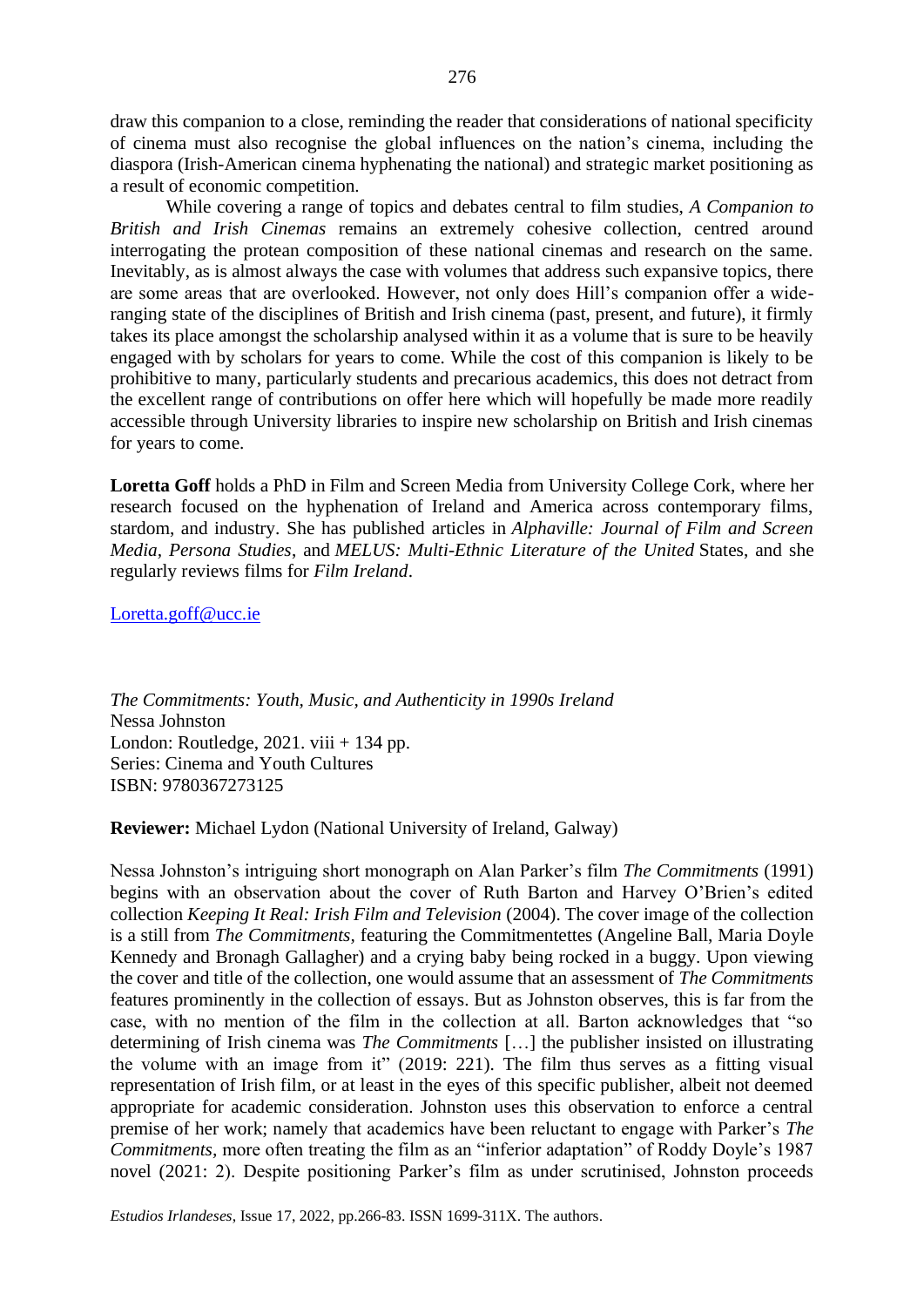throughout *The Commitments: Youth, Music, and Authenticity in 1990s Ireland* to outline pertinent academic assessment of the film. This illustrates the strengths and weaknesses in Johnston's monograph. It is a work expertly researched, albeit at times inconsistent and incomplete in its analysis.

Fundamental to Johnston's *The Commitments: Youth, Music, and Authenticity in 1990s Ireland* is an assertion that an appraisal of *The Commitments* should not solely view the film as text, "but also as a set of processes and shifting discursive formations" (2021: 4). Johnston notes: 'My approach not only treats the film as the primary object of enquiry, it embraces its broader popular cultural significance, and moves beyond the film text to explore *The Commitments* as an event in 1990s Ireland' (*ibid*.). In utilising Rick Altman's notion of "cinema as event" (1992: 2), Johnston proceeds to outline in detail the cultural significance of the film. Central to this event-focused analysis, is the idea that despite the film's British creative direction and American financial backing, it persists as "an *Irish* musical youth film" (Johnston 2021: 6). A point of analysis, Johnston insists is evident in the centrality of working-class Dublin youth culture to the film. She draws upon this point to position the film as a moment of Irish cultural awakening, made and released at a transformative period in Irish society, with the country on the cusp of the new European single market and the Celtic Tiger economic revival. Johnston writes: "the film reflects the reservations and aspirations of a young generation looking increasingly outward and beyond the social repression of the Catholic Church" (2021: 1). As an event-focused analysis, the chapters proceed to labour this central premise with primacy given to assessing the creation of the film; "investigating the extent that the process entered into dialogue with Dublin, its culture, and its inhabitants" (*ibid*. 3).

In Chapter One "A commitment to Dublin? From transnational co-production to locational specificity Beyond", Johnston explores *The Commitments* as a "case study of transnational film production", and the "marketability of the film's conspicuous localism" (2021: 17). Johnston achieves this by assessing the film from various academic viewpoints, all which filter her findings through the event-centred analysis. An example of this is seen with the use of ethnographic input provided with interviews with Doyle, Gallagher, Ball, and others. These interviews are inserted throughout, but in the opening chapter are used effectively alongside newspaper reports to outline the film's casting process and its significance to Dublin youth culture. Of particular interest in the assessment of the casting process, is the central role played by Ros and John Hubbard as casting agents. Johnston highlights the importance of the local knowledge the pair provided, as they worked closely with Parker to assure his vision of Dublin was brought to screen. The pair are shown to have found several of the cast from local music venues, providing the film with the "authentic" musical skillset required to play onscreen musicians. In another intriguing insight, Johnston uses her access to Parker's personal papers to reveal the late director's vision of Dublin, with Johnston observing a recurrent comment of "not our language" in the margins of early drafts of the script. While in a humorous comment, Parker insists that "a passing kid" mentioned in the script should be changed to kids as "It's never just one kid in Dublin" (27). In all, the opening chapter is a fascinating insight into an energised Dublin youth culture, and Parker's attempt to bring this energy to the screen.

In Chapter Two "'Say it loud, I'm black an' I'm proud': Intersections of race, class, gender, and youth on Screen and Soundtrack", Johnston both narrows and broadens her eventfocused analysis. Initially, this entails a look at Jimmy Rabbitte's much quoted "I'm black an' I'm proud" speech, a point in the film that "articulates his choice of black soul music as a form that speaks to a universal urban working-class experience, regardless of race" (Johnston 2021: 36). In focusing on the speech, Johnston observes that it in "itself is an act of interpretation" (2021: 38), arguing that this point of interpretation has seen the speech continually been reinterpreted to align with shifting views. An example she gives is the caustic use of the speech by one the film's cast Michael Aherne at an anti- abortion rally: "Say it now, say it loud, I'm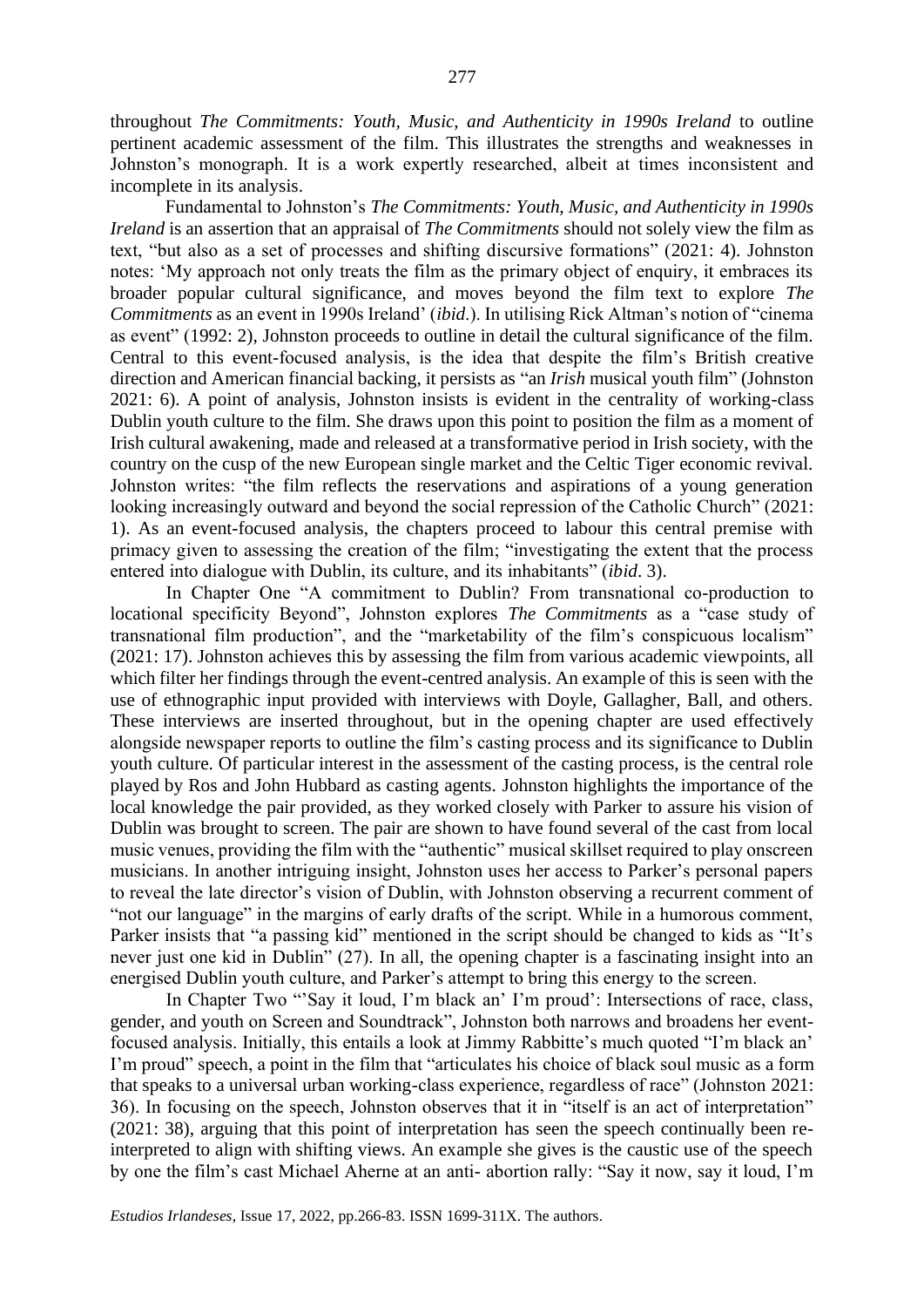anti-abortion and I'm proud!". Johnston's assessment of the speech is a specific highpoint of the book. Nevertheless, as with much of the analysis in this short monograph (134 pages including bibliography) it feels incomplete. The chapter also incorporates in the film-as-event analysis, its commercially successful soundtrack albums. Although, this feels like an unnecessary broadening of the initial analysis. In another notable section in the chapter, Johnston astutely observes that throughout the film: "Moments of privacy for individual characters are rare" (2021: 46). She argues this lack of privacy is befitting Dublin's socialeconomic environment at the time, with *The Commitments'* ensemble cast to be understood as an expression of unity and marginality (ibid.).

In Chapter Three, "Youth culture and music scenes in 1980s and 1990s Dublin", Johnston explores the "vibrant young music scenes of Dublin in the 1980s and 1990s and the influence of US and transnational musical subcultures" (2021: 58). As noted, Johnston's *The Commitments: Youth, Music, and Authenticity in 1990s Ireland* often feels incomplete in its assessment. This results in moments where real insight is offered, but only in passing. This is certainly the case in the third chapter, where Johnston looks to position the success of the film alongside Irish popular music's "embrace of African American music and blues-based rock" (2021: 59). Of specific interest in the chapter's broad assessment of Irish popular music is the films embrace of "retro" music, with Johnston's arguing that the film embraces "retro aspects" in the use of 1960s soul music; "the music is quite distinctly not of the young people's time" (2021: 68). This idea is certainly of interest, albeit the assessment would have benefited by a consideration of existing work on "retro" and youth culture − such as Jean Hogarty's *Retro Culture in the Digital Era*, a work which includes interviews with Dublin youth on their embrace of "retro" culture, and Simon Reynolds' often cited *Retromania: Pop Culture's Addiction to Its Own Past.* In another interesting, yet incomplete, assessment, Johnston highlights the interesting gender politics evident in the band The Commitments. She writes that Doyle's original idea of the band covering "soul" music was it facilitated the inclusion of women in the band, as "rock" music (and other genres) of the era was almost exclusively male. Johnston writes: "If *The Commitments* had a female bass player or drummer, it would have been an interesting story, but a different one, perhaps not reflective of the unacknowledged male dominance of music scenes" (2021: 73). This fascinating assessment of the "problematic gender dynamic across music scenes" (*ibid*.) is reenforced with reference to existing work by Mavis Bayton*,* but again feels frustratingly incomplete with additional reference to Bayton's "Women and the Electric Guitar" and Mary Ann Clawson's "When Women Play the Bass: Instrument Specialization and Gender Interpretation in Alternative Rock Music" conspicuously absent. Nonetheless, the chapter continues to offer intriguing insight into the film-as-event, highlighting among other things a near cameo appearance by Van Morrison (2021: 64), and the appearance in the film of Peter Rowan as "Shy Skateboard Auditioner"; Rowan was the boy photographed for the covers of U2's albums *Boy* and *War* (*ibid*.).

Chapter Four, "Songs and sonic authenticity: Mediating musical performance" looks to the "processes of sonic mediation associated with *The Commitments*" and explores ideas concerning the essence of soul music, demonstrating the importance of voice and selfexpression to "soul authenticity" (Johnston 2021: 81). Again, the chapter offers moments of real insight into the "event" that was *The Commitments*, but due to the limitations of the short monograph, fails to fully engage with a point of analysis to any great degree. Notable from this chapter is Johnston's consideration of the importance of technology in mediating people's reception of music and "a distrust of technology [that] permeates both the rock authenticity that dominates music criticism […] as well as within the narrative of the film itself" (2021: 86). Engrossing also is the chapter's look to Andrew Strong's casting, punctuated with an assessment of the sixteen-year-old actor/singer's raspy voice, which Johnston observes is often received as being an example of a voice indexed with "bad living" (2021: 94).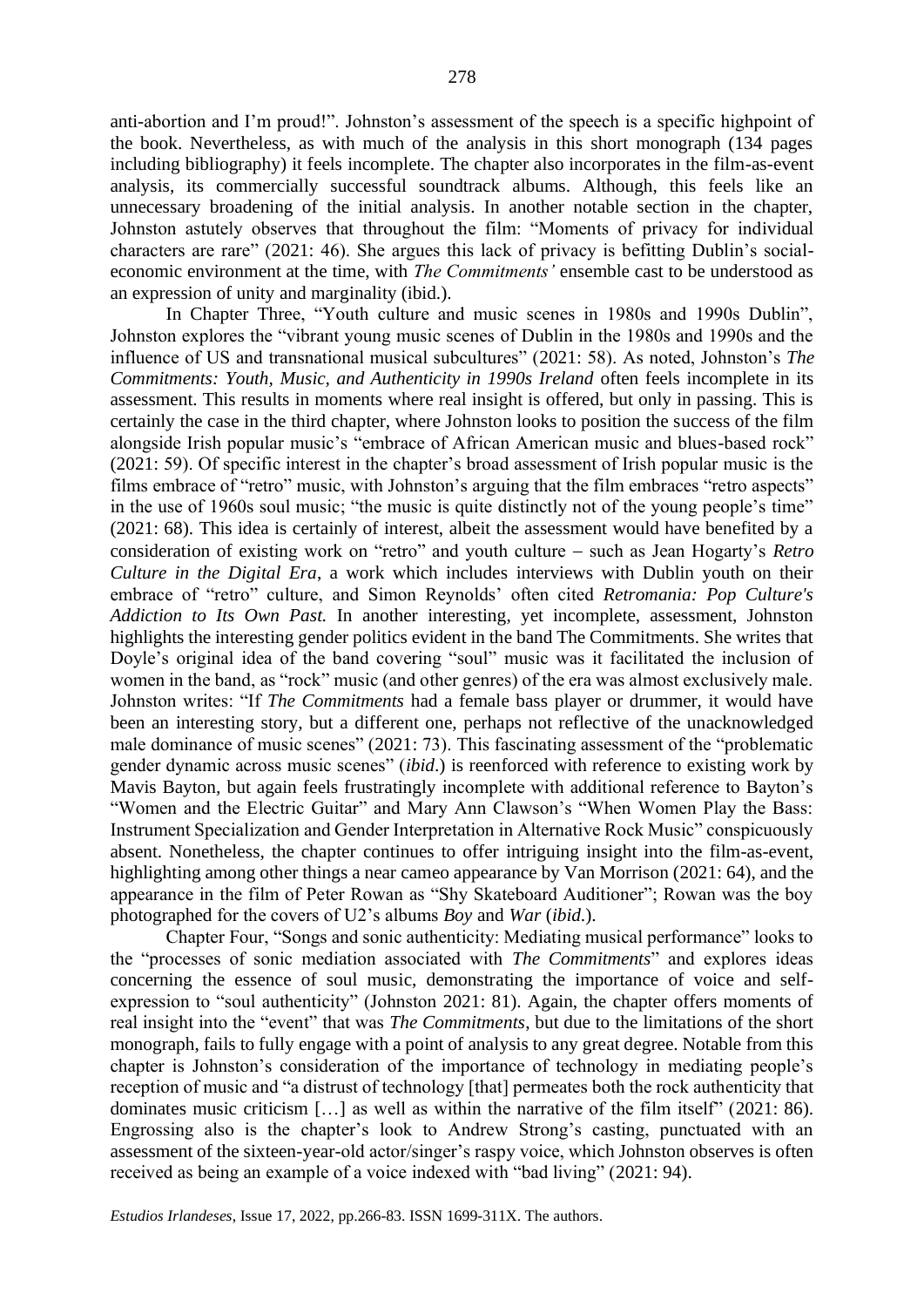Johnston concludes her look at "Ireland's most culturally significant and commercially successful film of the early 1990s" (2021: 108), with an exploration of the fame and fortune narrative metatext at the film's centre (2021: 100). Specifically looking at Glen Hansard's subsequent success, while also positioning the film as providing a template for "a recurring Irish youth musical" (2021: 106). As noted, Johnston's short monograph is frustratingly just that, short. Although, this is probably more a reflection on the limitations imposed by Routledge's "Cinema and Youth Cultures" series than Johnston's critical ability. In summary,

Johnston's *The Commitments: Youth, Music, and Authenticity in 1990s Ireland* is a skilfully produced body of research that situates *The Commitments* as an important "event" in the development of Irish, and specifically working-class Dublin, youth culture.

## **Works cited**

- Altman, Rick (1992). "Introduction: Cinema as Event". *Sound Theory, Sound Practice*, edited by Rock Altman. London: Routledge. 1-14.
- Barton, Ruth (2019). *Irish Cinema in the Twenty-First Century*. Manchester: Manchester University Press.
- Barton, Ruth and Harvey O'Brien (2004). *Keeping it Real: Irish Film and Television*. London: Wallflower.
- Bayton, Mavis (1990). "How Women Become Musicians". *On Record: Rock, Pop and the Written Word,* edited by Simon Frith and Andrew Goodwin*.* London: Routledge. 238-57. \_\_\_\_\_\_ (1997). "Women and the Electric Guitar". *Sexting the Groove: Popular Music and Gender*, edited by Sheila Whiteley. London: Routledge. 17-36.
- Clawson, Mary Ann (1999). "When Women Play the Bass: Instrument Specialization and Gender Interpretation in Alternative Rock Music". *Gender and Society* 13. 2: 193-210.
- Hogarty, Jean (2017). *Popular Music and Retro Culture in the Digital Era*. London: Routledge.
- Reynolds, Simon (2011). *Retromania: Pop Culture's Addiction to its own Past.* London: Faber and Faber.

**Michael Lydon** is a Lecturer in Popular Music Studies and Gender and Irish Music at the Centre for Irish Studies at the National University of Ireland, Galway. He is also a Research Associate for Sounding the Feminists and The Contemporary Music Centre (Ireland), and Reviews Editor for *Ethnomusicology Ireland*. His research areas include Popular Music Studies; Popular Culture Studies; Contemporary Music and Irish Studies.

# [Michael.lydon@nuigalway.ie](mailto:Michael.lydon@nuigalway.ie)

*LGBTQ Visibility, Media and Sexuality in Ireland* Páraic Kerrigan London: Routledge, 2021, 192 pp. ISBN: 9780367361990

### **Reviewer:** Allison Macleod

The production and representation of queer identities in Irish media has been the subject of a growing focus in academic literature (Macleod 2018, Holohan 2009, Ging 2008, Walsh 2008, Pettitt 1997). Queer visibility has historically revealed tensions between constructions of nationalism and LGBTQ activism. Irish queerness has simultaneously operated in the service of reinforcing heteronormative boundaries, with non-normative sexuality positioned as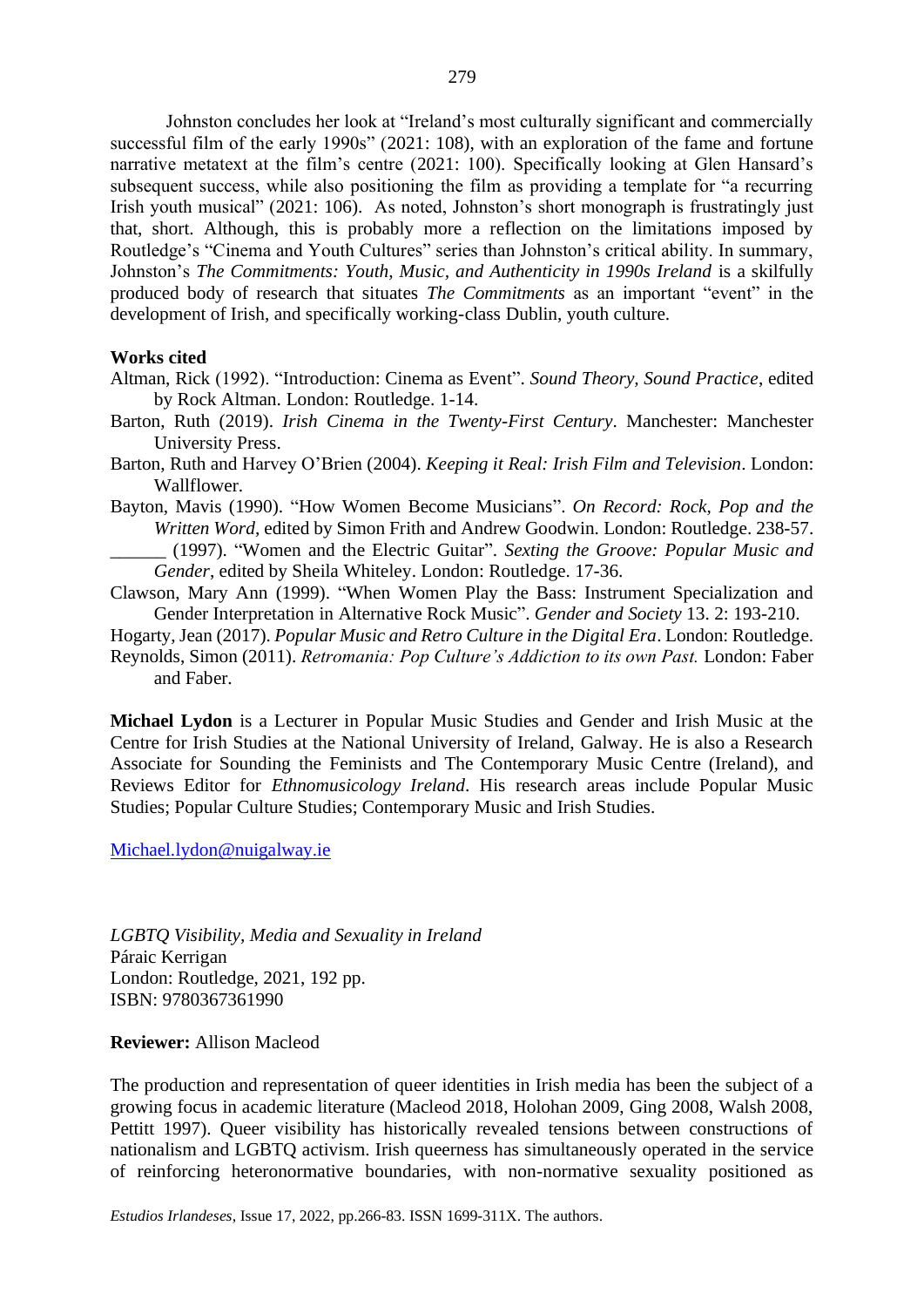"Other," as well as offering a national re-imagining. Particularly in the 1990s and early 2000s with the Celtic Tiger economic boom, state-funded productions represented a modern Ireland by showing it as a space inclusive of queer identities, albeit those that confirm to heteronormative ideals around respectability and domesticity.

These tensions have also been evident in the struggle for visibility between independent film and television directors and producers, and state-funded production and distribution structures. Especially within film, independent filmmakers have focused on queer characters and narratives to connect sexual dissidence with other forms of non-normative identities and behaviours, and challenge homogenising narratives of the nation that exclude segments of the population in Ireland (Macleod 2018; Barton 2004, Pettitt 1997). At the same time, they have also had to contend with minimal funding available outside of state funding bodies and therefore have had to navigate such representation with institutional pressures.

Existing scholarship on the subject has tended to focus largely on film. Specifically addressing the gap that exists around queer visibility and Irish television, Páraic Kerrigan's *LGBTQ Visibility, Media and Sexuality in Ireland* is thus a welcomed addition. Kerrigan contributes to these debates while demonstrating how the specificities of the television medium at once enabled and limited forms of queer visibility.

*LGBTQ Visibility, Media and Sexuality in Ireland* is divided into six chapters, organised temporally beginning in 1974 and ending in 2007. This progression through time enables Kerrigan to effectively trace changing modes of production and reception practices in relation to key historical moments, including the emergence of the AIDS crisis in Ireland, the decriminalisation of homosexuality, and the Celtic Tiger boom. In doing so, Kerrigan reinforces the importance, already firmly established in academic literature with regards to film, of understanding televisual representation as a reflection of lived society, shaped by the historical conditions in which it was both created and received.

In Chapter 1, Kerrigan sets out the book's scope. Opening with Declan Flynn's murder in 1982, and the resulting leniance paid by the court to Flynn's homophobic attackers, Kerrigan introduces the central tenet that he returns to throughout the book: namely the growing presence of a LGBTQ community in Ireland and the challenges faced by that community to claim space in the public sphere. *LGBTQ Visibility, Media and Sexuality in Ireland* is situated at the intersection of identity politics and media production. While Kerrigan does focus on textual analysis of specific television broadcasts, he simultaneously focuses on the structures of televisual production and distribution to unpack how the creation and consumption of media content both shaped and challenged the forming of a visible LGBTQ community in Irish society.

The book focuses on queer visibility, encompassing all non-normative identities encompassed under the homogenous labels of "queer" or "LGBTO". At the same, as Kerrigan acknowledges, there is a particularly strong focus on gay male material, which is reflective of the content of the archival material and the fact that most gay civil rights organisations have been dominated by men. It is true that images of queer men have tended to dominate representations of queerness in Irish media, largely due to the societal invisibility of other nonnormative identities and narratives (Macleod 2018), and this is further reflected in the relative lack of attention paid to those identities and narratives in academic scholarship.

Despite the lack of archival content available, Kerrigan provides strong analysis into the differences in queer identity production looking at lesbian guests on *The Late Late Show* (*LLS*) in Chapter 3. It would have added an even more nuanced perspective to do so throughout the monograph; for instance, further unpacking the positioning of lesbian activist Fil Carson with her back to camera in a television broadcast about a queer disco that he examines in Chapter 2.

In Chapter 2, Kerrigan sets out three key television moments that he argues became foundational for queer visibility in Ireland. Using mainstreaming and confessional politics as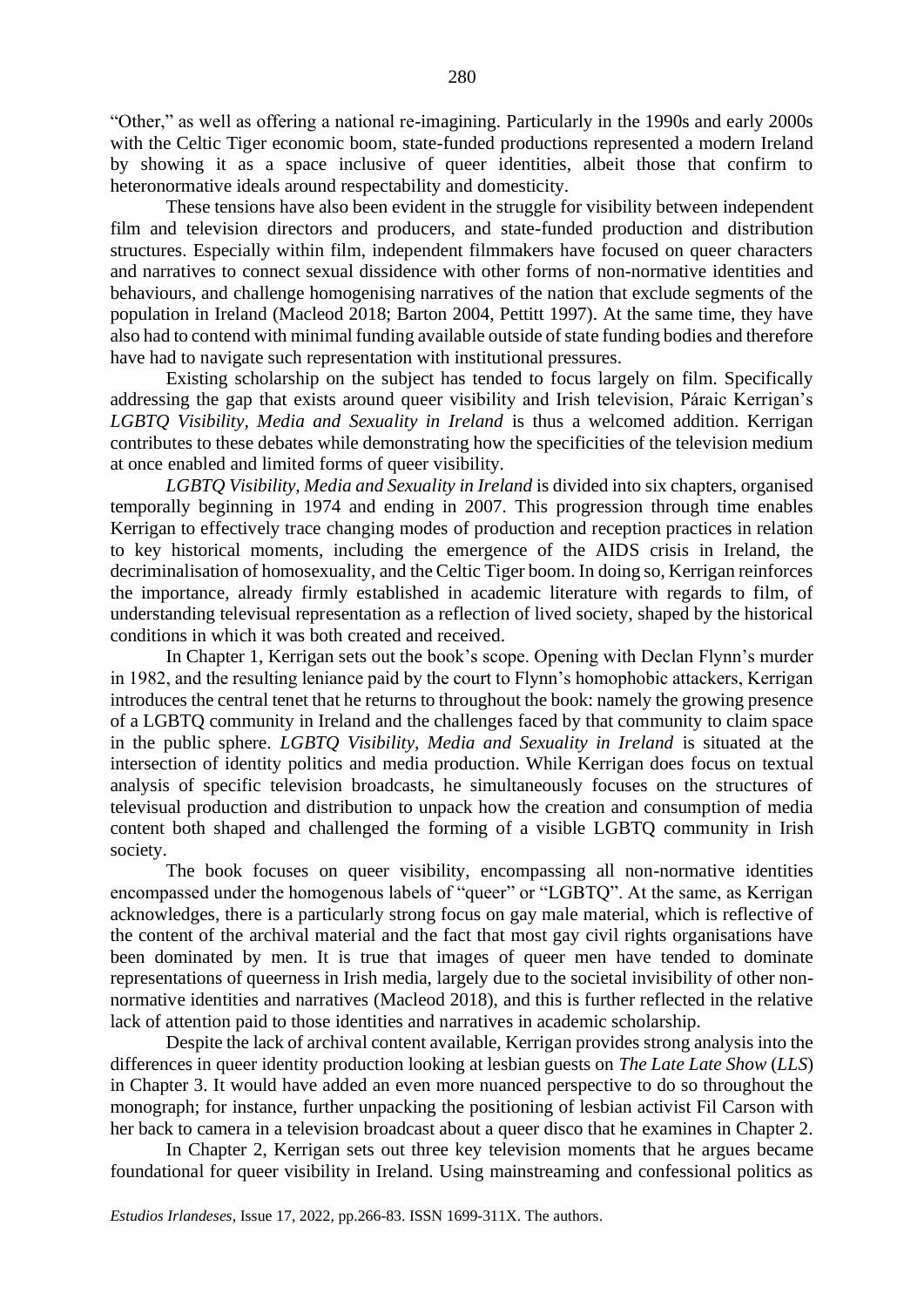frameworks for understanding how gay and lesbian activists collaborated with media institutions to represent queer identity on-screen, Kerrigan demonstrates how both the RTÉ, Ireland's National Television and Radio Broadcaster, and the Irish Gay Rights Movement (IGRM) actively sought to use the media to create a public image of respectability. He simultaneously differentiates what was happening in Ireland from the US, whereby many US activist groups that emerged during the post-Stonewall era were leaning more heavily into confrontation politics. The chapter also makes evident the role of specific key individuals, including David Norris, in helping to advance the IRGM's mission of normalising homosexuality for the broader Irish public.

Using *Last House* (1975) and *Tuesday Report* (1977) broadcasts, Kerrigan shows how the queer subjects in these programmes actively presented themselves as "ordinary", removed from generic stereotypes of queerness. Alternatively, a broadcast of *Week In* (1980) took a different approach by showing a gay couple in their home in Cork, simultaneously representing queerness in "safe," heterodomestic terms for the mass audience while also signifying to queer spectators the possibility of living an out life in Ireland rather than being forced to migrate elsewhere. Kerrigan effectively connects all three programmes together by their attempts to normalise queer identities for public consumption in order to drive a political agenda around assimilation.

Across film and television, Irish lesbianism has historically been subject to the pressures of compulsory heterosexuality, either rendered invisible on-screen, framed as a response to male rejection or sexual abuse, or produced as a male fantasy (Holohan 2009, Walshe 1997). In Chapter 3, Kerrigan focuses on how three specific broadcasts of the *LLS* in the 1980s offered queer visibility while simultaneously demonstrating the limitations of queer activists to control the terms of their on-screen representation. The first two broadcasts, one featuring activist Joni Crone and the other having two lesbian ex-nuns as guests, showcase how the *LLS* production team, and host Gay Byrne, used lesbian figures to generate controversy and ratings. Kerrigan further unpacks how the liveness aspect of the *LLS* put these guests into positions of vulnerability, as they were put on the spot with questions designed to insinuate they were gay by default.

Kerrigan then uses the third broadcast to demonstrate how those conditions of liveness simultaneously enabled activist Kieran Rose, in a televised debate with the leader of a rightwing group, to challenge his prejudiced views with regards to homosexuality. By keeping a calm and measured performance to offset his counterpart's increasingly emotional outbursts, Rose was able to position homosexuality as a human rights issue and frame the other man has harbouring an extreme prejudice. In this example, Kerrigan demonstrates how queer activists were increasingly learning how to use the televisual medium to further their political agenda and challenge dominant preconceptions of homosexuality.

Chapter 4 is arguably Kerrigan's strongest chapter. Here, Kerrigan effectively unpacks how the AIDS crisis disrupted earlier mainstreaming attempts where queer visibility was the primary goal. As the AIDS crisis, fuelled by misinformation and fear-mongering tactics, gathered growing media attention and drove increasing levels of societal panic, such visibility became contrary to a progress narrative. Kerrigan argues that the positioning of AIDS, and gay men, as threats to Ireland not only challenged earlier attempts at respectability via mainstreaming narratives but also presented a threat to the ongoing political efforts at decriminalising homosexuality in the European Court of Human Rights.

In response to the sensationalist and dooming AIDS narratives presented by Irish broadcasters, gay activist groups formed a collective resistance by focusing on AIDS education, presenting factual evidence and advice. These groups simultaneously had to battle against media representations of queer visibility as publics that were endangering greater Irish society. Chapter 4 not only reveals the strategies taken by these groups to protect the queer community,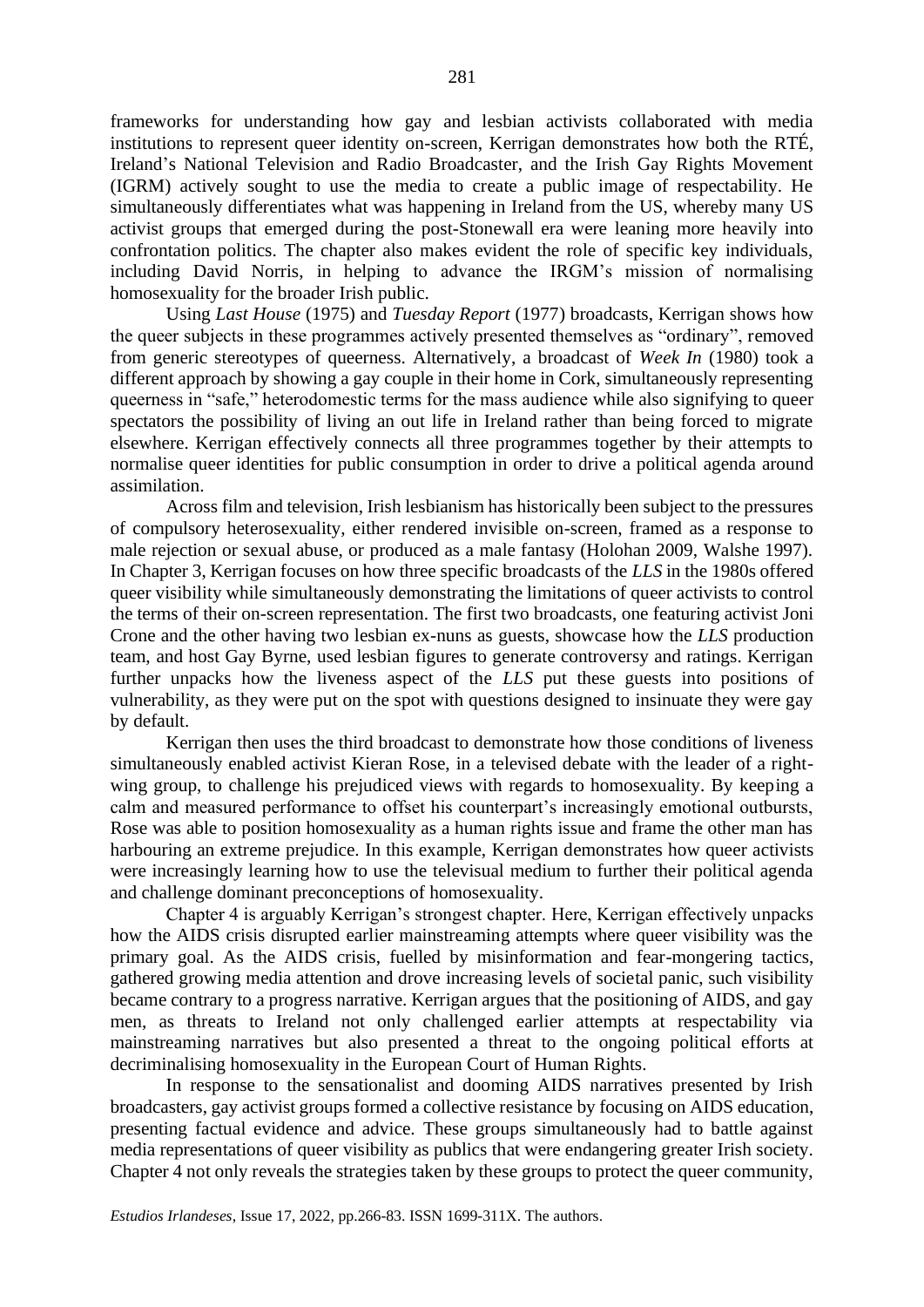but also reveals the limitations of applying a linear narrative of progress to queer history and visibility, as many of the perceived gains by LGBTQ activists prior were subsumed by an AIDs narrative that doomed and villanised in particular gay men.

Chapters 5 and 6 both investigate the impact of globalisation on Irish television and queer activism. Chapter 5 begins with the "gay moment" that was taking place across the USA and UK in the 1990s, represented by Ellen DeGeneres' coming-out moment on her television show and the coming-out of character Zoe Tate on the popular soap opera *Emmerdale*. The greater cultural visibility of queerness, coupled with the decriminalisation of homosexuality in Ireland in 1993, suggested significant progress in the social and legal status of queer minorities. And yet, as others have noted, this period in Ireland has been characterised by an unease of how to negotiate the changing dynamics of Irish identity in relation to processes of globalisation. In film, these shifting identity politics resulted in greater visibility of non-normative identities, but the contours of this visibility were often shaped by conservative ideologies (Macleod 2018, Ging 2008).

Kerrigan argues for a similar trend in Irish television. While the post-decriminalisation climate resulted in the RTÉ bringing queer characters into its programming, specifically in the sitcom *Upwardly Mobile* and the soap opera *Fair City*, these characterisations presented queer identities in ambiguous and desexualised terms. For Kerrigan, this tension underscores the significance of these texts, as they simultaneously enabled a new form of queer visibility within mainstream fictional programming while demonstrating the "tug-of-war dynamics" of queer identity politics.

Chapter 6 extends on arguments put forth in the previous chapter to investigate queer visibility in the era of the Celtic Tiger in the late 1990s and early 2000s. During this era Irish queer visibility became subsumed within an international media environment, engendering new forms of queer visibility that not only reflected global media trends but also spoke to an international audience. Kerrigan argues that as the RTÉ faced growing domestic competition for viewers, it focused on incorporating and mainstreaming queer identities and narratives into their programming.

There is a large body of existing work that explores how Celtic Tiger discourses of consumerism and globalisation shaped queer cinematic representation, by either presenting non-normative identities as global citizens encompassing a form of "hip hedonism" or else using queerness to highlight fissures within the Celtic Tiger narrative of success (Macleod 2018, Holohan 2009, Ging 2008, McLoone 2007). Kerrigan's work dovetails with this trend, with his case studies *The Clinic* and *Proof* each representing one end of this spectrum.

Throughout *LGBTQ Visibility, Media and Sexuality in Ireland* Kerrigan effectively reveals how Irish media has been both a facilitator and regulator of queer visibility in Ireland. While it has at once allowed queer identities and narratives to become visible to Irish audiences, it has simultaneously sought to control the framing of such representation to varying degrees.

Kerrigan also brings attention to key cultural texts that have in many cases been overlooked in academia and, in doing so, further enriches the body of work that exists on Irish queer scholarship. It might have been beneficial to also include texts beyond 2008; given the changing role and format of television over the past 14 years, as well as the significant political milestones (for instance, the 2015 Marriage Equality Act and the 2015 Gender Recognition Act), there was an opportunity to examine how the politics of visibility have evolved as traditional televisual structures have become increasingly complicated by streaming services and social media.

However, overall *LGBTQ Visibility, Media and Sexuality in Ireland* is a strong, and welcomed, addition to scholarship on queer Irish media. It would be a useful addition to courses on Irish film and television as well as Irish queer studies.